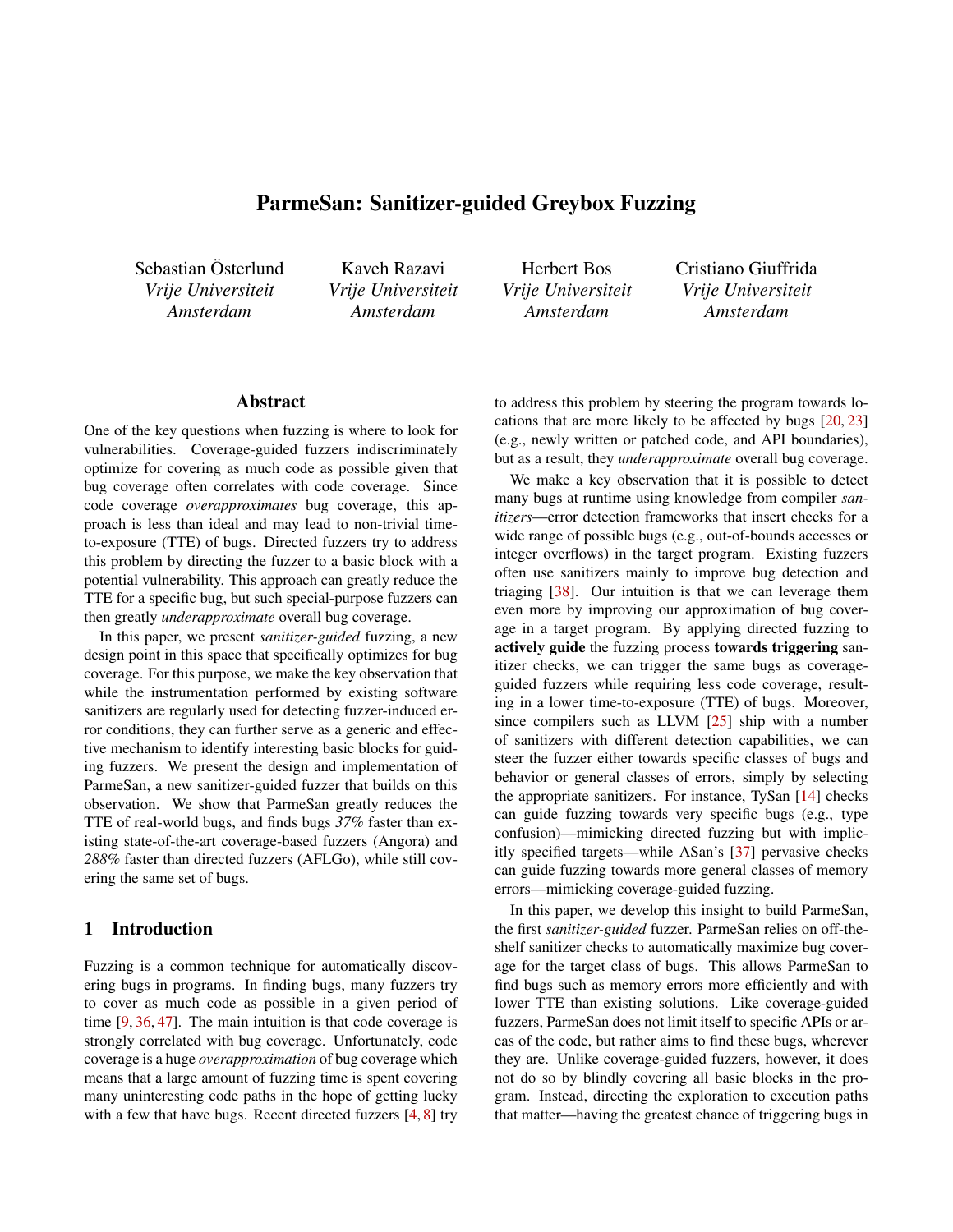the shortest time.

To design and implement ParmeSan, we address a number of challenges. First, we need a way to automatically extract interesting targets from a given sanitizer. ParmeSan addresses this challenge by comparing a sanitizer-instrumented version of a program against the baseline to locate the sanitizer checks in a blackbox fashion and using pruning heuristics to weed out uninteresting checks (less likely to contain bugs). Second, we need a way to automatically construct a precise (interprocedural) control-flow graph (CFG) to direct fuzzing to the targets. Static CFG construction approaches are imprecise by nature [[4\]](#page-13-1) and, while sufficient for existing special-purpose direct fuzzers [\[4](#page-13-1), [8\]](#page-13-2), are unsuitable to reach the many checks placed by sanitizers all over the program. ParmeSan addresses this challenge by using an efficient and precise dynamically constructed CFG. Finally, we need a way to design a fuzzer on top of these building blocks. ParmeSan addresses this challenge by using a twostage directed fuzzing strategy, where the fuzzer interleaves two stages (fuzzing for CFG construction with fuzzing for the target points) and exploits synergies between the two. For example, since data-flow analysis (DFA) is required for the first CFG construction stage, we use the available DFA information to also speed up the second bug-finding stage. DFA-based fuzzing not only helps find new code, similar to state-of-the-art coverage-guided fuzzers [\[9](#page-13-0), [36](#page-15-0)], but can also efficiently flip sanitizer checks and trigger bugs.

In this paper we present the following contributions:

- *•* We demonstrate a generic way of finding interesting fuzzing targets by relying on existing compiler sanitizer passes.
- *•* We demonstrate a dynamic approach to build a precise control-flow graph used to steer the input towards our targets.
- *•* We implement ParmeSan, the first sanitizer-guided fuzzer using a two-stage directed fuzzing strategy to efficiently reach all the interesting targets.
- *•* We evaluate ParmeSan, showing that our approach finds the same bugs as state-of-the-art coverage-guided and directed fuzzers in less time.

To foster further research, our ParmeSan prototype is open source and available at [https://github.com/vusec/](https://github.com/vusec/parmesan) [parmesan](https://github.com/vusec/parmesan) .

# 2 Background

### 2.1 Fuzzing strategy

In its most naive form *blackbox fuzzing* randomly generates inputs, hoping to trigger bugs (through crashes or other error conditions). The benefit of blackbox fuzzing is that it is easily compatible with any program.

On the other side of the spectrum we have whitebox fuzzing [\[6](#page-13-3),[21](#page-14-4)], using heavyweight analysis, such as *symbolic execution* to generate inputs that triggers bugs, rather than blindly testing a large number of inputs. In practice, whitebox fuzzing suffers from scalability or compatibility issues (e.g., no support for symbolic execution in libraries/system calls) in real-world programs.

To date, the most scalable and practical approach to fuzzing has been *greybox fuzzing*, which provides a middle ground between blackbox and whitebox fuzzing. By using the same scalable approach as blackbox fuzzing, but with lightweight heuristics to better mutate the input, greybox techniques yield scalable and effective fuzzing in practice [\[5](#page-13-4), [7,](#page-13-5) [17,](#page-14-5) [30](#page-14-6)].

*The* best known *coverage-guided* greybox fuzzer is American Fuzzy Lop (AFL) [[47\]](#page-15-1), which uses execution tracing information to mutate the input. Some fuzzers, such as Angora [[9\]](#page-13-0) and VUzzer [\[36](#page-15-0)], rely on dynamic *data-flow analysis* (DFA) to quickly generate inputs that trigger new branches in the program, with the goal of increasing code coverage. While coverage-guided fuzzing might be a good overall strategy, finding deep bugs might take a long time with this strategy. *Directed fuzzers* try to overcome this limitation by steering the fuzzing towards certain points in the target program.

### 2.2 Directed fuzzing

Directed fuzzing has been applied to steering fuzzing towards possible vulnerable locations in programs [[7,](#page-13-5) [13](#page-14-7), [18,](#page-14-8) [19,](#page-14-9) [41,](#page-15-4) [45\]](#page-15-5). The intuition is that by directing fuzzing towards certain interesting points in the program, the fuzzer can find specific bugs faster than coverage-guided fuzzers. Traditional directed fuzzing solutions make use of symbolic execution, which, as mentioned earlier, suffers from scalability and compatibility limitations.

AFLGo [[4\]](#page-13-1) introduces the notion of Directed Greybox Fuzzing (DGF), which brings the scalability of greybox fuzzing to directed fuzzing. There are two main problems with DGFs. The first problem is finding interesting targets. One possibility is to use specialized static analysis tools to find possible dangerous points in programs [\[13](#page-14-7), [16](#page-14-10)]. These tools, however, are often specific to the bugs and programming languages used. Other approaches use auxiliary metadata to gather interesting targets. AFLGo, for example, suggests directing fuzzing towards changes made in the application code (based on git commit logs). While an interesting heuristic for incremental fuzzing, it does not answer the question when fuzzing an application for the first time or in scenarios without a well-structured commit log. The second problem is distance calculation to the interesting targets to guide the DGF. Static analysis might yield a sub-optimal view of the program. More concretely, the (interprocedural) CFG is either an overapproximation [[8\]](#page-13-2) or an underapproxi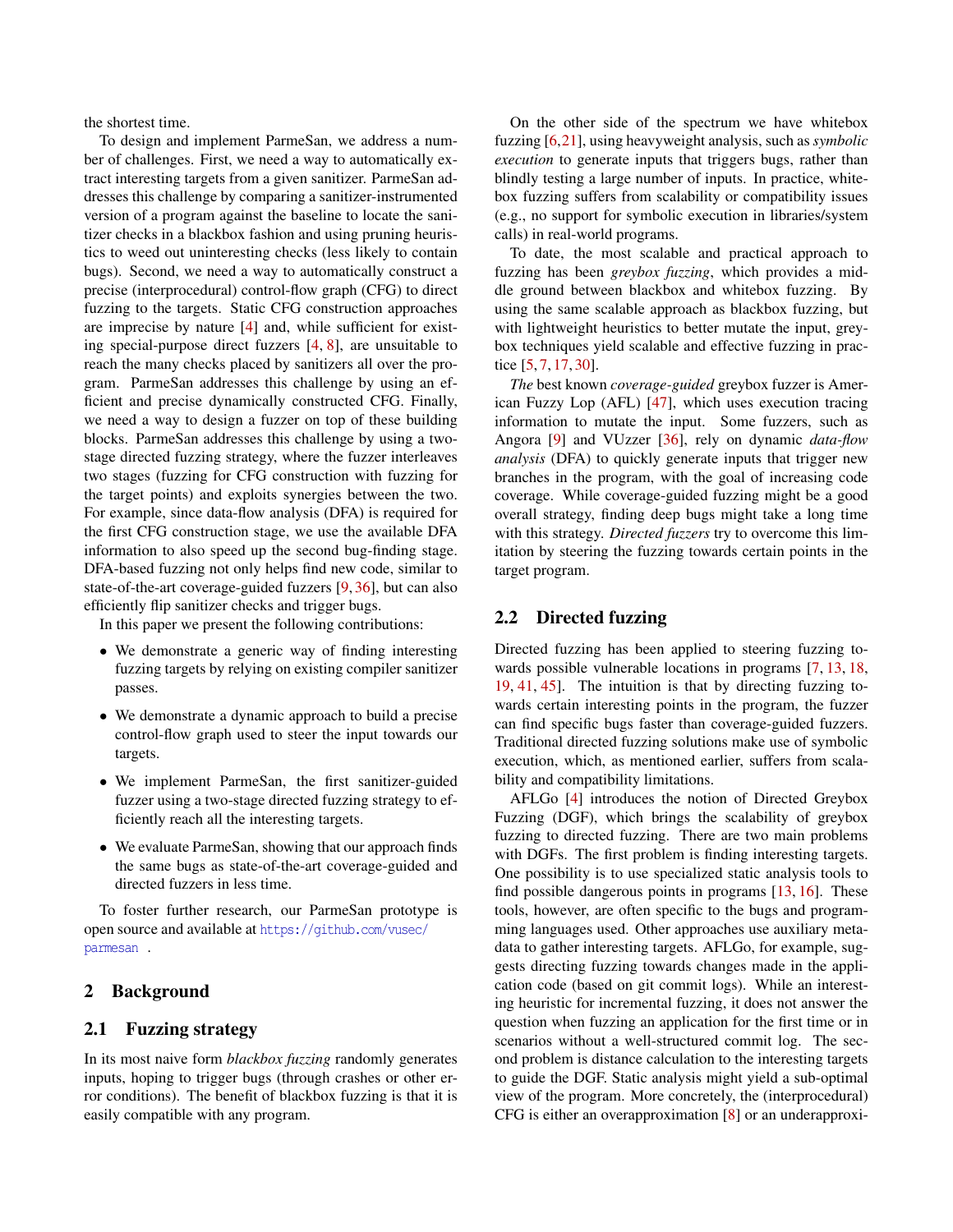mation [\[4](#page-13-1)] of the real one, leading to suboptimal fuzzing.

### 2.3 Target selection with sanitizers

Modern compilers, such as GCC and Clang+LLVM ship with a number of so-called *sanitizers*, that employ runtime checks to detect possible bugs that cannot always be found through static analysis. Sanitizers have been successfully used for finding bugs [[42](#page-15-6)] and have been used to improve the bug-finding ability of fuzzers [[38](#page-15-2)]. Typically these are mainly deployed during testing, as the overhead can be significant.

The sanitizer typically instruments the target program, adding a number of checks for vulnerabilities such as buffer overflows or use-after-free bugs (see Listing [1](#page-3-0) for an example of the instrumentation). If a violation occurs, the sanitizer typically reports the error and aborts the program. ParmeSan shows that sanitizers are useful not only to enhance a fuzzer's bug-finding capabilities, but also to improve the efficiency of the fuzzing strategy to reduce the time-to-exposure (TTE) of bugs.

## 2.4 CFG construction

Directed fuzzers take the *distance* to the targets into account when selecting seeds to mutate. For example, AFLGo [[4\]](#page-13-1) and HawkEye [[8\]](#page-13-2) use lightweight static instrumentation to calculate the distance of a certain seed input to the specified targets. This instrumentation relies on a static analysis phase that determines the distance for each basic block to the selected targets.

Many real-world applications, however, rely on indirect calls for function handlers. A prime example are (web) servers, where a number of different handlers are registered based on the server configuration.

AFLgo [[4\]](#page-13-1) follows the former strategy, underapproximating the real CFG. Hawkeye [\[8](#page-13-2)] follows the latter strategy, overapproximating the real CFG. For this purpose, Hawkeye uses points-to analysis to generate a CFG for indirect calls. Context-sensitive and flow-sensitive analysis is too expensive to scale to large programs. While complete, contextinsensitive analysis causes an indirect call to have many outgoing edges, possibly yielding execution paths that are not possible for a given input. For example, if a configuration file determines the function handler, the call may in practice only have one valid target site. We propose a dynamic CFG construction approach augmented with dynamic dataflow analysis (DFA) to address this problem.

### 3 Overview

Figure [1](#page-3-1) presents a high-level overview of the ParmeSan sanitizer-guided fuzzing pipeline, with the different components and their interactions. There are three main com-

ponents: the *target acquisition*, the *dynamic CFG* and the *fuzzer* components. In this section, we briefly present a highlevel overview of each component and defer their design details to the following sections.

### 3.1 Target acquisition

The first component of our pipeline, *target acquisition*, collects a number of interesting targets that we want our fuzzer to reach. The set of targets is generated by the instrumentation operated by the given sanitizer on the given program. We use a simple static analysis strategy to compare the instrumented version of the program with the baseline and automatically locate the instrumentations placed by the sanitizer all over the program. Next, target acquisition uses pruning heuristics to weed out uninteresting instrumentations (e.g., "hot" paths less likely to contain bugs [[44\]](#page-15-7)) and derive a smaller set of interesting targets for efficient fuzzing. Section [4](#page-3-2) details our target acquisition design.

## 3.2 Dynamic CFG

The second component of our pipeline, *dynamic CFG*, maintains a precise, input-aware CFG abstraction suitable for "many-target directed fuzzing" during the execution of the target program. We add edges to our CFG as we observe them during the execution, and rely on DFA [\[1](#page-13-6)] to track dependencies between the input and the CFG. As a result the dynamic CFG component can track input-dependent CFG changes and provide feedback to input mutation on which input bytes may affect the CFG for a given input. Section [5](#page-5-0) details our dynamic CFG design.

### 3.3 Fuzzer

The final component of our pipeline, the ParmeSan *fuzzer*, takes an *instrumented binary*, the set of *targets*, an *initial distance calculation*, and a set of *seeds* as input. Our fuzzing strategy starts with input seeds to get an initial set of executed basic blocks and the conditions covered by these basic blocks. It then tries to steer the execution towards targets from the target acquisition component using the precise distance information that is provided by the dynamic CFG component. At each trial, the ParmeSan fuzzer prioritizes the solving of that condition from the list of the visited conditions that results in the best distance to the target basic blocks.

Since we already need DFA for CFG construction, we can also use it to solve branch constraints. In ParmeSan, this intuition is used not just to find new code to reach the targets efficiently—similar to DFA-based coverage-guided fuzzers [[9,](#page-13-0) [36](#page-15-0)]—but also to quickly flip the reached target sanitizer checks and trigger bugs. The output of the fuzzer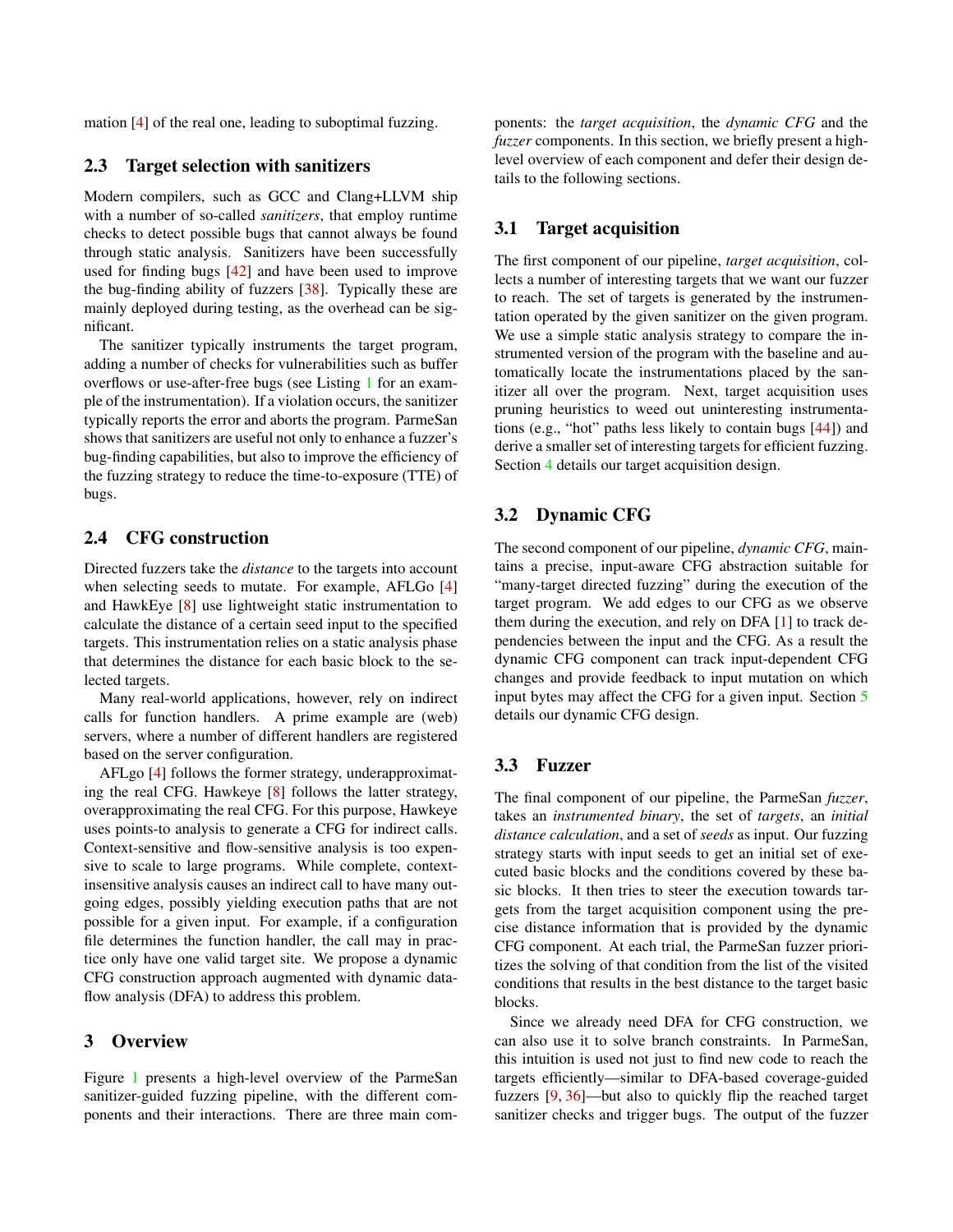<span id="page-3-1"></span>

Figure 1: An overview of the ParmeSan fuzzing pipeline. The *target acquisition* step automatically obtains fuzzing targets. These targets are then fed to the ParmeSan fuzzer, which directs the inputs towards the targets by using the continuously updated *dynamic CFG*. The inputs to the pipeline consist of a target *program*, a *sanitizer*, and *seed inputs*.

consists of generated *error inputs*. Section [5](#page-5-0) details our fuzzing design.

### <span id="page-3-2"></span>4 Target acquisition

Our *target acquisition* component relies on off-the-shelf compiler sanitizers to find interesting targets to reach. The key idea is to direct the fuzzer towards triggering error conditions in the sanitizer and find real-world bugs in a directed fashion. By implementing the analysis in a generic way, we can use any existing or future sanitizer to collect possible interesting targets. Since our approach is entirely sanitizeragnostic, we can easily retarget our fuzzing pipeline to a *different class (or classes) of bugs* depending on the sanitizer used.

### 4.1 Finding instrumented points

Compiler frameworks, such as LLVM [[25\]](#page-14-2), transform the frontend code (written in languages such as C, Rust, etc.) to a machine-agnostic intermediate representation (IR). The analysis and transformation passes, such as sanitizers, generally work at the IR level. Suppose we take an application and transform it into LLVM IR. Existing sanitizer passes can then instrument the IR to add sanitization checks and enable runtime bug detection. For example, the snippet in Listing [1](#page-3-0) has been augmented with UBSan [[2\]](#page-13-7) instrumentation to detect pointer overflows. The UBSan pass adds a conditional branch before loading a pointer (at %6 ). The added branch calls the error handling function \_\_ubsan\_handle\_pointer\_overflow() if the added conditional is met (i.e., an overflow occurs).

Sanitizers instrument programs in two different ways. Some instrumentations simply update internal data structures (e.g., shadow memory), while other instrumentations

<span id="page-3-0"></span>

*⇓*

```
; ... Sanitized with UBSan
%4 = load i8*, i8** %2 , align 8
%5 = getelementptr inbounds i8, i8* %4 , i64 1
%6 = ptrtoint i8* %4 to i64
%7 = add i64 %6 ,
%8 = icmp uge i64 %7 , %6
%9 = icmp ult i64 %7 , %6
%10 = select i1 true, i1 %8 , i1 %9
br i1 %10 , label %12 , label %11
; <label>:11: ; preds = %1
call void @__ubsan_handle_pointer_overflow (...)
br label %12
; ...
%17 = load i8, i8* %5 , align 1
```
Listing 1: LLVM IR without and with UBSan instrumentation to check for pointer overflows

are used when the sanitizers detect the actual bug using a branch condition that either interacts with the internal sanitizer data structures (e.g., ASan's out of bound access detection) or the immediate state of the program (e.g., Listing [1](#page-3-0)). Our goal is to direct fuzzing towards points where the sanitizer updates its internal data structure (i.e., interesting code paths) and the conditional branches that are introduced by the sanitizers which if solved mean that we have discovered a bug. We discuss how ParmeSan uses this intuition for effi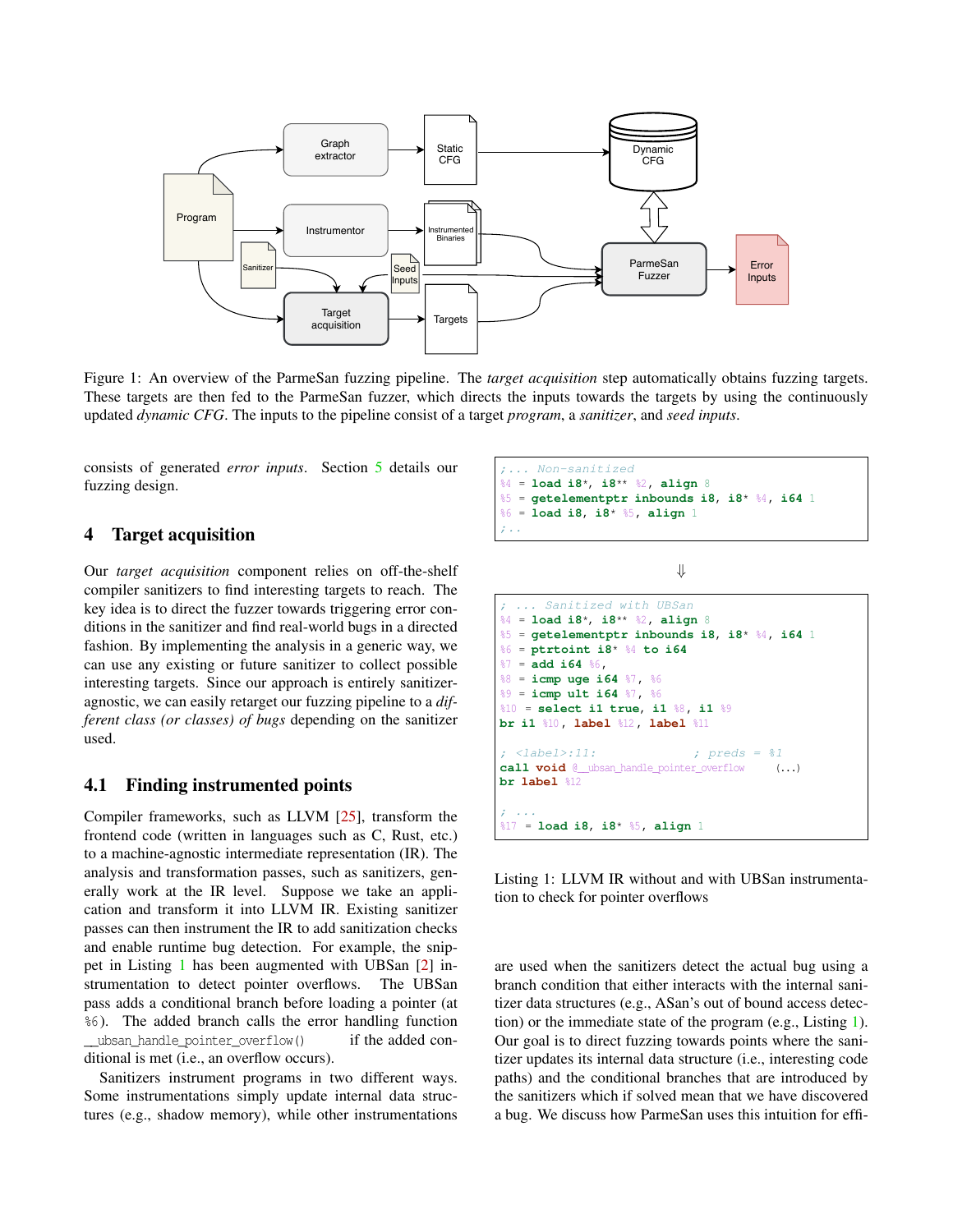cient fuzzing in Section [6.](#page-6-0)

Since there exist numerous different sanitizers, with new ones being added frequently, we want a sanitizer-agnostic analysis method to collect these targets. We do this by implementing a blackbox analysis of the IR difference (*diff*) of the target program compiled with and without the sanitizer. To include the instrumented basic blocks that do not include a conditional, we add all the predecessor basic blocks instrumented by the sanitizer. For instrumented basic blocks that include a conditional, we include both the instrumented basic block and the basic block with a taken conditional (i.e., often the sanitizer's bug checking function). We found this a simple strategy to yield a generic and effective way to obtain targets that is compatible with all the existing (and future) LLVM sanitizers.

#### 4.2 Sanitizer effectiveness

To verify that our approach of using sanitization instrumentation as interesting targets is sound, we instrumented a number of applications, and confirmed that the targeted sanitizer checks detect the actual bugs. In Table [1,](#page-4-0) we tested the effectiveness of three different sanitizers against a number of known vulnerabilities.

AddressSanitizer (ASan) [\[37](#page-15-3)] is able to discover buffer overflows and use-after-free bugs. UndefinedBehaviorSanitizer (UBSan) [\[2](#page-13-7)] is able to detect undefined behavior, such as using misaligned or null pointers, integer overflows, etc. The Type Sanitizer (TySan) [\[14](#page-14-3)] is able to detect type confusion when accessing C/C++ objects with a pointer of the wrong type.

Table [1](#page-4-0) shows whether the sanitizer catches the bug and the number of basic blocks of the program not contained in a path to instrumented basic blocks. For example, if a deep basic block is considered a target (i.e., contains a target branch), all its predecessors have to be covered. However, non-target basic blocks that are not on a path to a target do not need to be covered, as our analysis estimates there are no bugs in those blocks. By calculating the number of basic blocks that we can disregard (non-target) in this way, we get a metric estimating how many basic blocks are irrelevant for triggering sanitizer errors, and are thus not necessary to be covered when fuzzing. This metric gives us an estimate of how sanitizer-guided fuzzing compares against traditional coverage-oriented fuzzing for different sanitizers.

In many cases, a significant part of the code coverage can be disregarded. For example in libxml2 using TySan, we can disregard 80% of the basic blocks and still find the bug. However, as seen in the pruning metric in Table [1](#page-4-0), there is a major variance in how much of the application different sanitizers instrument. Some sanitizers, such as UBSan and TySan, are specialized in what they instrument, yielding a small set of targets. Other sanitizers, such as ASan, instrument so many basic blocks that, if we were to consider every

<span id="page-4-0"></span>

| Prog       | Bug       | Type       |   | Sanitizer (% non-target) |   |       |   |          |  |
|------------|-----------|------------|---|--------------------------|---|-------|---|----------|--|
|            |           |            |   | ASan                     |   | UBSan |   | TySan    |  |
| base64     | $LAVA-M$  | BО         |   | (5%)                     | x |       | x |          |  |
| who        | LAVA-M    | BО         |   | $(9\%)$                  | x |       |   |          |  |
| uniq       | LAVA-M    | BО         |   | (15%)                    |   |       |   |          |  |
| md5sum     | LAVA-M    | BО         |   | (12%)                    | х |       |   |          |  |
| OpenSSL    | 2014-0160 | BО         |   | (8%)                     | х |       |   |          |  |
| pcre2      |           | <b>UAF</b> |   | (7%)                     |   |       |   |          |  |
| libxml2    | memleak   | ТC         | x |                          |   |       |   | $(80\%)$ |  |
| libpng     | oom       | Ю          | х |                          |   | (40%  |   |          |  |
| libarchive |           | BО         |   | (17%                     | x |       |   |          |  |

Table 1: Bugs detected and percentage of branches that can be disregarded (i.e., are not on the path to an instrumented basic block) compared to coverage-oriented fuzzing. UAF= use-after-free, BO=buffer overflow, TC=type confusion, IO=integer overflow

instrumented point a target, we would essentially end up with coverage-guided fuzzing.

Thus, the challenge is to limit the number of acquired targets to consider, while still keeping the interesting targets that trigger actual bugs. To address this challenge, our solution is to adopt pruning heuristics to weed out targets part of the candidate target set. We experimented with a number of pruning heuristics and ultimately included only two simple but effective heuristic in our current ParmeSan prototype.

### 4.3 Profile-guided pruning

Our first heuristic to limiting the number of targets is to perform profile-guided target pruning. By applying a similar approach to ASAP [\[44](#page-15-7)], our strategy is to profile the target program and remove all the sanitizer checks on hot paths (i.e., reached by the profiling input). Since hot paths are unlikely to contain residual bugs that slipped into production [[27,](#page-14-11)[44](#page-15-7)], this strategy can effectively prune the set of targets, while also preferring targets that are "deep"/hard-to-reach. While this pruning mechanisms might remove some valid targets, the authors of ASAP [[44\]](#page-15-7) note that (in the most conservative estimate) 80% of the bugs are still detected.

### <span id="page-4-1"></span>4.4 Complexity-based pruning

Our second heuristic to limiting the number of targets is to operate complexity-based pruning. Since sanitizers often add other instrumentation besides a simple branch, we score functions based on how many instructions are added/modified by the sanitizer (*diff* heuristic) and mark targets that score higher than others as more interesting. The intuition is that the more instructions are changed within a function by the sanitizer, the higher the complexity of the function and thus the chances of encountering the classes of bugs targeted by the sanitizer. We show this intuition on LAVA-M [[15\]](#page-14-12) using ASan. Using the this heuristic, our top 3 targets in base64 are in the functions lava  $qet()$ , lava set(), and emit bug reporting address(),  $\overline{\phantom{a}}$ , of which the top 2 func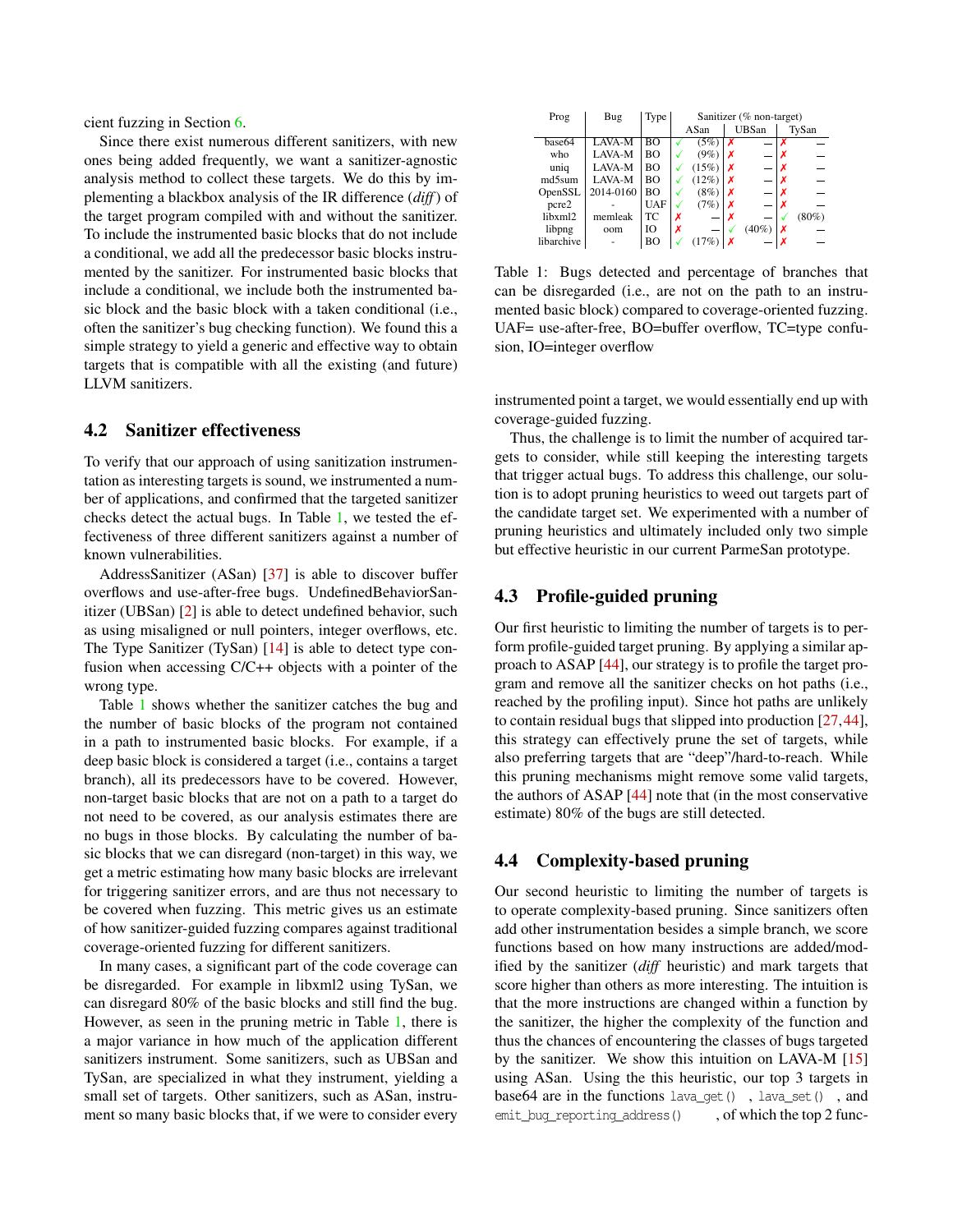tions are the functions in LAVA-M that trigger the injected bugs. The score is taken into consideration when selecting which targets to prune based on profiling. This allows our target acquisition component to be geared towards retaining targets in cold code.

### <span id="page-5-0"></span>5 Dynamic CFG

To make our sanitizer-guided fuzzing strategy effective, ParmeSan must be able to efficiently steer the execution towards code that is identified by the target acquisition step. To do this, ParmeSan needs a precise CFG to estimate the distance between any given basic block and the target. Building a precise CFG is the role of our *dynamic CFG* component. We first show how we dynamically improve the CFG's precision during fuzzing (Section [5.1](#page-5-1)). Using the improved CFG, ParmeSan then needs to make use of a distance metric to decide which code paths to prioritize given how far an execution trace is from interesting code blocks that are instrumented by sanitizers (Section [5.2](#page-5-2)). To further improve the quality of ParmeSan's distance metric, we augment our CFG with Dynamic (Data-)Flow Analysis (DFA) information to ensure certain interesting conditions are always satisfied by selecting the current input bytes (Section [5.3\)](#page-5-3).

### <span id="page-5-1"></span>5.1 CFG construction

Prior directed fuzzers rely on a statically-generated CFGs for distance calculation. In directed fuzzing with many targets, statically-generated CFGs lead to imprecise results. For ParmeSan, we instead opt for a dynamically-generated CFG. In particular, we start with the CFG that is statically generated by LLVM, and then incrementally make it more precise by adding edges on the fly as the program executes during fuzzing. This addition of edges happens, for example, when we discover an indirect call which cannot be resolved statically during compile time.

To perform scalable distance calculations, we use the number of conditionals between a starting point and the target, as conditionals are the essence of what a fuzzer tries to solve. Compared to the full CFG, this strategy yields a compact Conditional Graph (CG)—a compacted CFG that only contains the conditionals. ParmeSan maintains both the CG and the CFG at runtime, but uses only the CG for distance calculations.

We repurpose the AFL edge coverage tracking strategy [\[47](#page-15-1)] for our compact CG design. After assigning a randomly generated identifier to each basic block, we initially collect them all from the CFG. Note that the number of nodes is static and will never change. The edges in the CFG, on the other hand, are dynamic, and we add them to the CFG and CG when we encounter edges that are not yet present. Specifically, for each edge that the execution takes, we log the edge identifier (a hash of the previous and current basic block identifiers) and if the edge is not yet in the CFG, we simply add it. When we add edges to the CFG, we only have to update a subset of the CG, adding only the missing edges for the neighboring conditionals of the new edge.

### <span id="page-5-2"></span>5.2 Distance metric

The distance metric helps the fuzzer decide which parts of the CFG it needs to explore next to get closer to the basic blocks of interest. Since distance calculation can quickly run into scalability issues, here we opt for a simple metric. We define the distance of a given branch condition *c* to the branch conditions that lead to the interesting basic blocks as  $d(c)$ . To calculate  $d(c)$ , we follow a recursive approach in which the neighboring basic blocks of a target branch will have a weight of 1. The neighbors of the neighbors' weights are then calculated using the harmonic mean (somewhat similar to the one used by AFLGo [[4\]](#page-13-1)). Implementationwise, the results in the calculation are propagated starting from the targets, keeping track of which edges have already been propagated. During implementation, we empirically tested a few distance metrics, and found the following to be both scalable and accurate.

Let  $N(c)$  be the set of (yet unaccounted for) successors of *c* with a path to at least one of the targets, then:

$$
d(c) = \begin{cases} 0 & \text{if } c \in \text{Targets} \\ \infty & \text{if } N(c) = \emptyset \\ \frac{(\sum_{n \in N(c)} d(n)^{-1})^{-1}}{|N(c)|} + 1 & \text{otherwise} \end{cases}
$$

Given an execution trace for a given input, ParmeSan uses the distance metric to determine which of the branches it should try to flip (by modifying the input), steering the execution towards interesting basic blocks. While our evaluation (Section [8](#page-7-0)) shows that even such a simplistic distance metric works well, we expect that better scheduling might lead to better performance. We leave this problem as an open question for future work.

### <span id="page-5-3"></span>5.3 Augmenting CFG with DFA

Our dynamic CFG can further improve distance calculation by fixing the indirect call targets to a single target depending on the input. If we know both the sanitizer check that we want to reach and the input bytes that determine the target of an indirect call, we can fix the input bytes such that we know the target of the indirect call. This simple improvement can drastically impact the precision of our distance calculation. This optimization is mainly beneficial if the program has many indirect calls with many possible targets.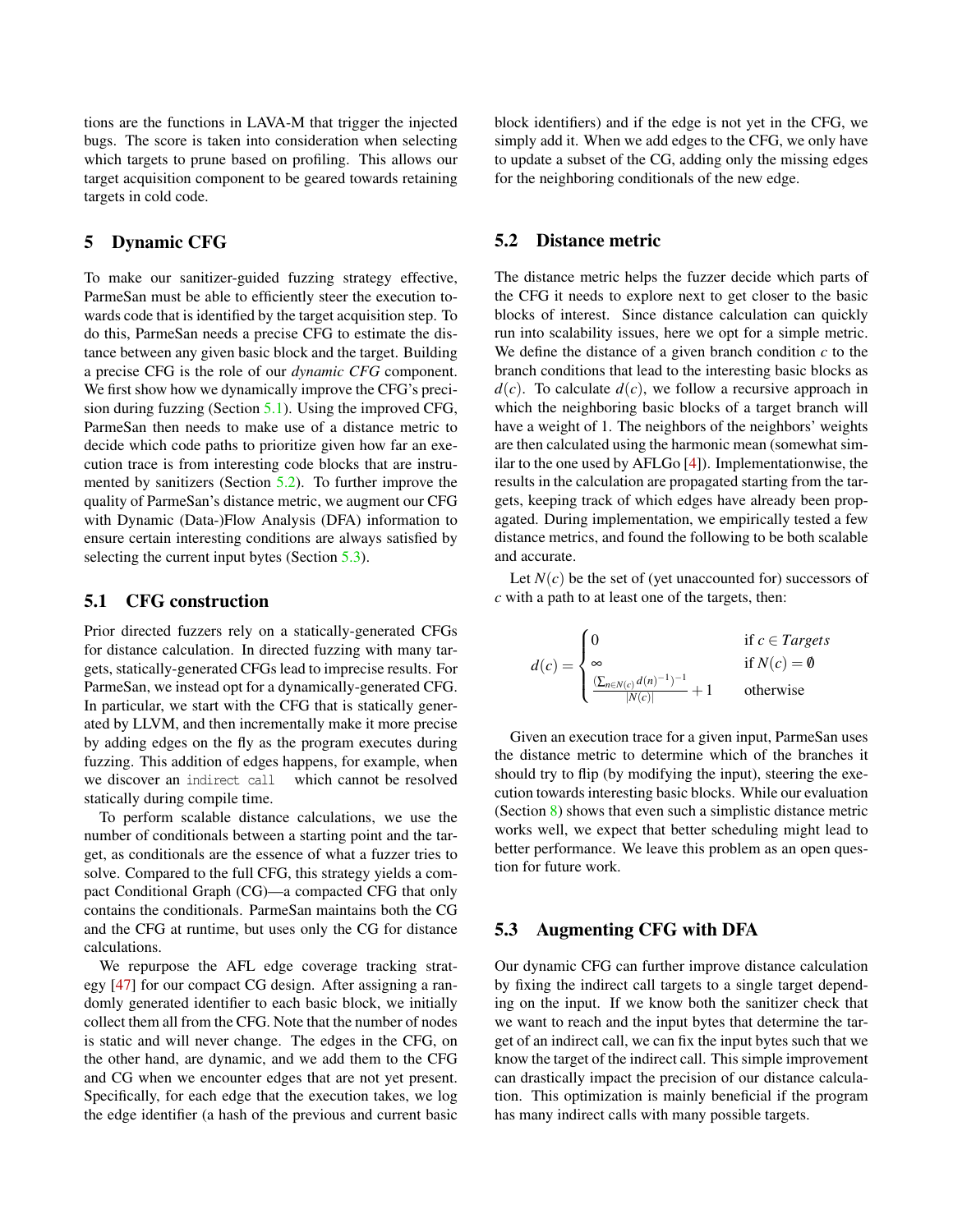<span id="page-6-1"></span>

Figure 2: Example of DFA mutation. The taint label (*T*1) is recorded at a newly uncovered conditional, allowing the fuzzer to learn that the value should be either fixed to E or mutated further.

## <span id="page-6-0"></span>6 Sanitizer-guided fuzzer

In this section, we discuss how ParmeSan uses the targets obtained by the *target acquisition* component along with the distance information provided by the *dynamic CFG* component to direct the fuzzing process towards the desired targets and trigger bugs.

## 6.1 DFA for fuzzing

Existing directed greybox fuzzers [\[4](#page-13-1), [8](#page-13-2)] show that directing the input based on simple distance metrics works well and is scalable. At the same time, existing DFA-based coverageguided fuzzers [[9,](#page-13-0) [36\]](#page-15-0) show that adding DFA allows the fuzzer's input mutation to prioritize and solve tainted branch constraints in significantly fewer executions. When the fuzzer finds new coverage, the DFA-instrumented version of the program tracks the input byte offsets that affect the newly-found branches, such that the fuzzer can focus on mutating those offsets (see Figure [2](#page-6-1)). Since we already use DFA for augmenting the CFG, we also leverage the same analysis to implement coverage-guided-style DFA-enhanced input mutation but applied to (many-target) directed fuzzing. This allows us to focus the mutation on input bytes that affect conditionals, which will ultimately lead to our desired targets. Moreover, once we reach the desired target conditionals, we use DFA again to prioritize fuzzing of branch constraints, allowing us to trigger the bugs more efficiently.

Interestingly, we do not need a specialized mutation strategy to quickly flip sanitizer checks. Since we specifically target sanitizer-instrumented conditionals, we can simply use the same DFA-enhanced input mutation we used to reach the targets and get fast bug triggering "for free" as a by-product. Tainted sanitizer checks will automatically be prioritized, since tainted checks are preferred by DFA-enhanced input mutation and sanitizer checks are prioritized by our directed fuzzing strategy.

### 6.2 Input prioritization

The main fuzzing loop repeatedly pops an entry from the priority queue containing entries consisting of a *conditional* and the corresponding *seed* that uncovered that conditional. The queue is sorted based on a tuple consisting of (runs,

distance) , where runs is the number of times this entry has been popped from the queue and distance is the calculated distance of the conditional to our targets obtained by using our dynamic CFG.

In the fuzzing loop, ParmeSan pops the entry with the lowest priority from the queue. Using the number of runs as the first key when sorting ensures that the fuzzer does not get stuck on a single conditional with a low distance. This is an effective way to mimic coverage-guided, while giving priority to promising targets.

The fuzzer then mutates the selected seed, giving priority to input bytes that affect the conditional (as provided by DFA), with the goal of triggering new coverage. If the fuzzer generates an input that increases coverage, we add the input and its coverage to the list of candidate inputs that we will consider adding to the queue.

We do a DFA-instrumented run for each of these inputs to collect the taint information for the new basic blocks the input uncovers. While taint tracking is expensive, we only need to collect this when we find new code coverage. As finding new coverage is relatively rare, the amortized overhead of tracking is negligible (as discussed in Section [8\)](#page-7-0). For every new conditional that the input covers, we add an entry consisting of the conditional, the distance, and the seed to the queue.

Finally, after the original seed has been mutated a number of times (set to 30) in the round we push it back onto the queue with an updated distance if the CFG has changed since the last run.

#### 6.3 Efficient bug detection

We have discussed how ParmeSan uses compiler sanitizers to direct fuzzing towards interesting targets in the program. In other words, while sanitizers have been used for bug detection in existing fuzzing efforts (i.e., fuzzing a sanitized version of the program to improve bug detection beyond crash detection in the baseline) [\[38](#page-15-2)], ParmeSan uses compiler sanitizers for analysis purposes. Moreover, just like existing fuzzers, ParmeSan can fuzz the target program with or without sanitizers (with a trade-off between bug detection coverage and performance).

However, compared to existing fuzzers, ParmeSan can perform much more efficient sanitizer-based bug detection if desired. Since we know where the interesting sanitizer checks are, ParmeSan supports a simple but effective optimization (which we call *lazysan*). In particular, ParmeSan can enable sanitizer instrumentation on demand only when this is useful (i.e., when we reach the desired target checks) and run the uninstrumented version at full speed otherwise similar in spirit to our DFA-enhanced input mutation strategy.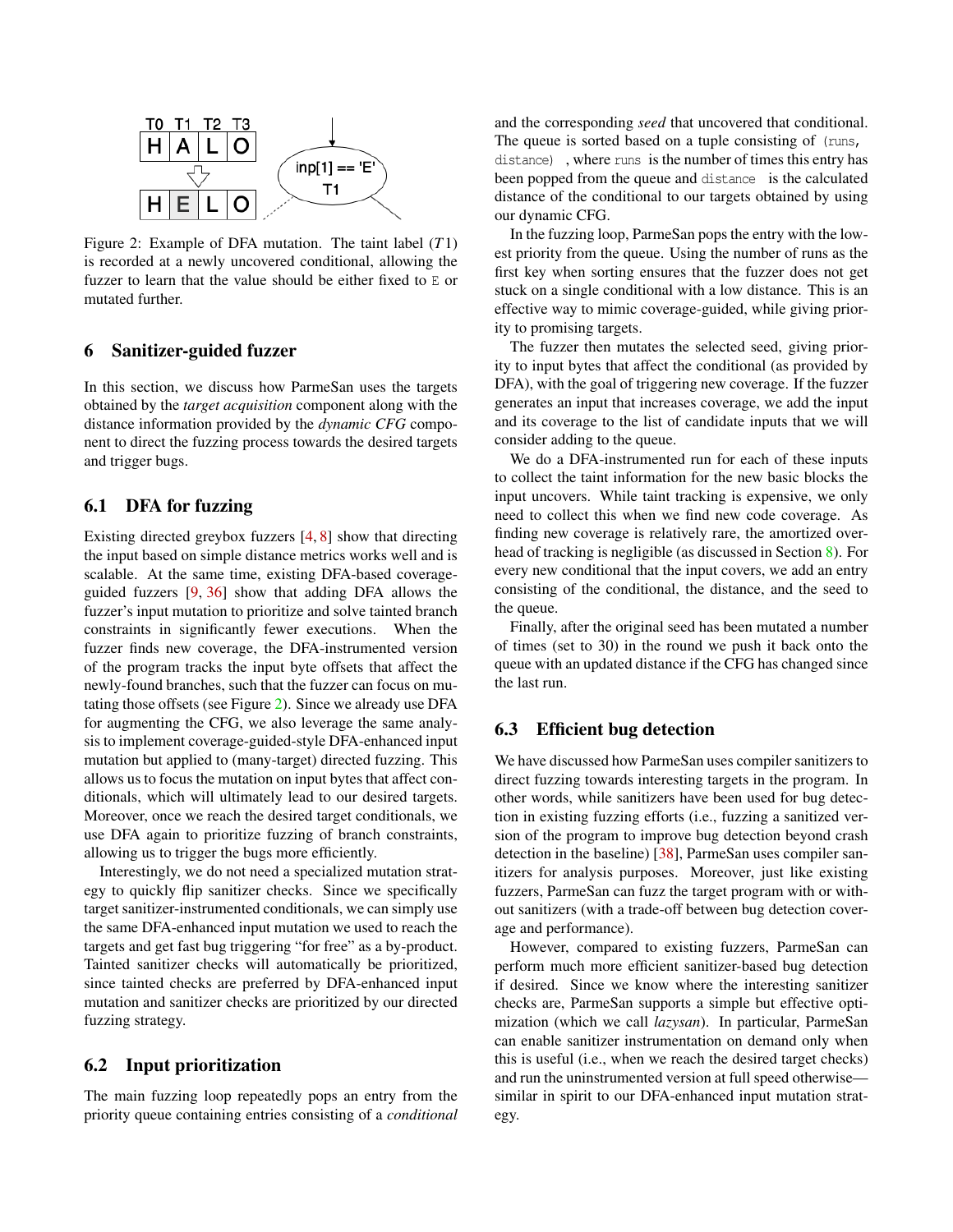### 6.4 End-to-end workflow

The end-to-end fuzzing workflow consists of three phases, a short coverage-oriented exploration and *tracing phase* to get the CFG (only run for the input seeds), a *directed exploration* phase to reach the target basic blocks, and an *exploitation phase* which gradually starts when any of the specified targets are reached.

During the short initial tracing phase, ParmeSan collects traces and tries to build a CFG that is as accurate as possible. During the directed exploration phase, ParmeSan tries to solve conditionals to reach the desired targets. The exploitation phase starts whenever ParmeSan reaches a target. ParmeSan tries to exploit the points reached so far by means of targeted DFA-driven mutations and, when configured to do so, also switches to the sanitizer-instrumented version of the program on demand. Note that the directed exploration stage and exploitation stage are interleaved. ParmeSan only performs the exploitation strategy for inputs that have reached the target, while still continuing to do exploration to reach open targets.

### 7 Implementation

We implement the fuzzing component of ParmeSan on top of Angora [\[9](#page-13-0)], a state-of-the-art coverage-guided fuzzer written in Rust. The blackbox sanitizer analysis consists of a number of Python scripts and LLVM passes. The modifications required to Angora consist of about 2,500 lines of code. We also integrate AFLGo into the ParmeSan pipeline, allowing us to use AFLGo as a fuzzing component, rather than the ParmeSan fuzzer, based on Angora.

To implement our target acquisition component, we run the llvm-diff tool between the sanitizer-instrumented and the uninstrumented version of the target program. We analyze the resulting LLVM IR *diff file* and label all the conditionals added by the instrumentation as candidate targets. We implement our target set pruning strategy on top of ASAP [[44\]](#page-15-7), which already removes sanitizer checks in hot paths to improve sanitizer-instrumented program performance. We augment ASAP, letting it take into account the complexity-based pruning heuristics described in Section [4.4](#page-4-1) when deciding which checks to remove.

We base the fuzzer and dynamic CFG components of ParmeSan on Angora [\[9](#page-13-0)]. Angora keeps a global queue, consisting of pairs of *conditionals* (i.e., branching compare points) and *input seeds*. In Angora, these queue entries are prioritized based on how hard a conditional is to solve (e.g., how many times it has been run).

We modify Angora to sort queue entries by *distance* to the targets generated by the target acquisition step and direct fuzzing towards them. Furthermore, we added a dynamic CFG component to Angora, to allow for CFG constraint collection, making it possible to narrowly calculate distances to

our targets based on the obtained coverage and the conditional to be targeted.

Similar to Angora, we use DataFlowSanitizer (DF-San) [\[1](#page-13-6)], a production DFA framework integrated in the LLVM compiler framework. We use such information in a dedicated LLVM instrumentation pass that traces each indirect call and records the input bytes that determine (i.e., taint) the target of the indirect call site. Note that we only run the DFSan-instrumented version of our program (for CFG construction or fuzzing) and re-calculate target distances when we uncover a new edge, resulting in low overhead.

#### 7.1 Limitations

Currently, ParmeSan relies on available LLVM IR for its target acquisition. In theory the techniques described in this paper can also be applied to binaries without the IR available. While the analysis currently relies on compiler sanitizer passes, however, for raw binaries the methods we present could be applied by replacing the compiler sanitizers with binary hardening [\[33](#page-15-8), [48](#page-15-9)]. We also noted an issue with some sanitizers that only insert their modifications at linking time; doing the analysis on the actual binary would solve this issue.

The types of bugs found by ParmeSan are heavily reliant on the sanitizers used for target acquisition (as we show in Section [8.3](#page-10-0)). Some sanitizers, such as ASan, are capable of detecting a broad class of common bugs. We refer the reader to [[42\]](#page-15-6) for a more thorough analysis on using sanitizers in a security context for testing and production purposes.

### <span id="page-7-0"></span>8 Evaluation

In this section we evaluate ParmeSan on a number of realworld programs with known bugs. We compare how Parme-San performs against other directed and coverage-guided greybox fuzzers. We also show how our dynamic CFG construction improves fuzzing for real-world programs with pervasive indirect calls. Some additional results are presented in Appendix [A.](#page-15-10)

We run all our experiments on machines running Ubuntu 18.10 using AMD 7 Ryzen 2700X with 32 GB DDR4 RAM. While both ParmeSan and Angora are able to use multiple cores, we run all our experiments on only one core to be able to compare against prior work, unless noted otherwise. For each part of the evaluation, we specify which sanitizer we use for target acquisition and repeat the experiments 30 times with a timeout of 48 hours, unless otherwise noted. During the profiling-guided pruning phase in our target acquisition component, we always set the ASAP cost level to 0.01. This is the equivalent of adding instrumentation at a cost of 1% in performance. As noted by the ASAP authors [[44\]](#page-15-7), this strategy sufficiently covers bugs, while aggressively removing hot checks. Note that the target acquisition step is not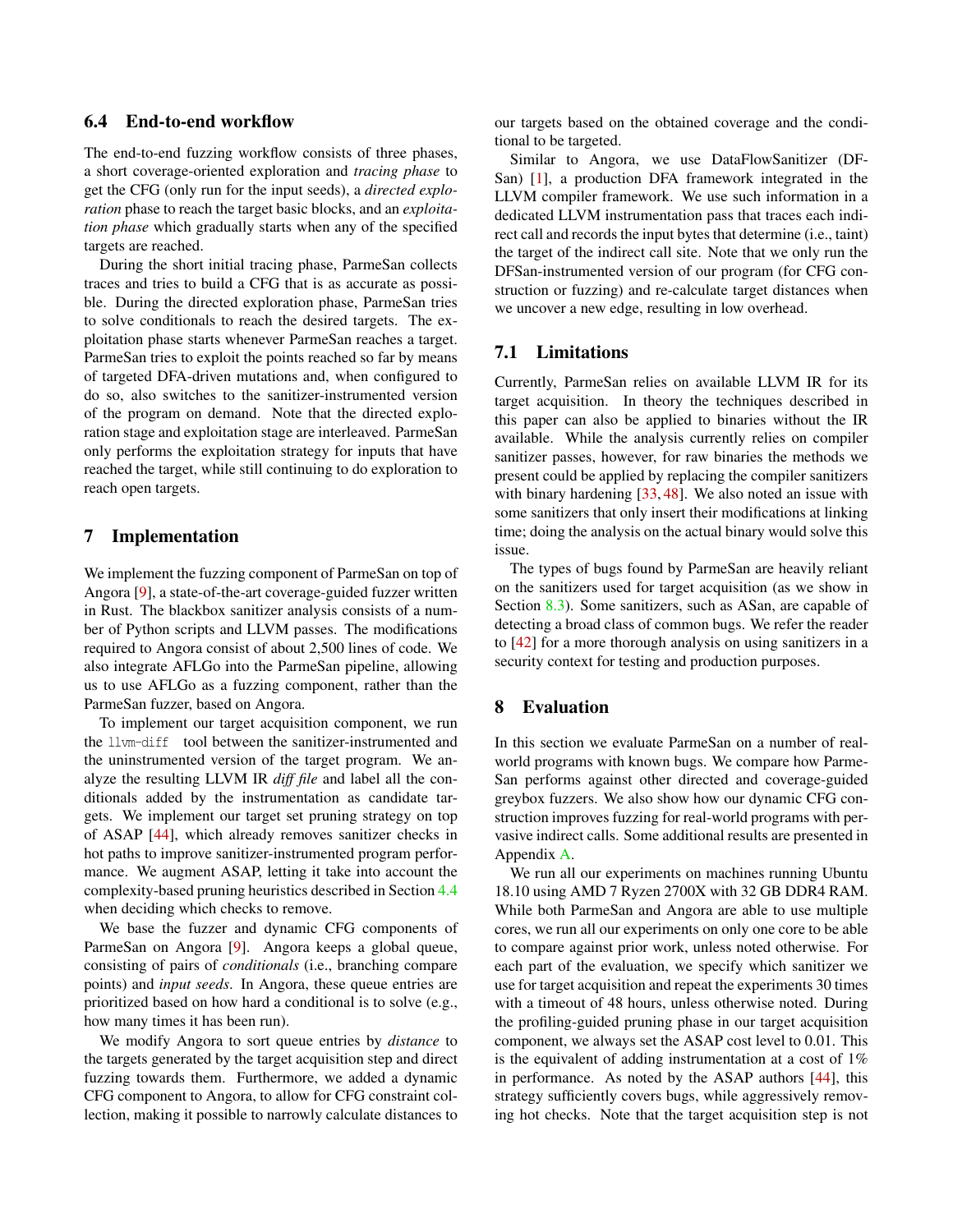included in the total run time of our benchmarks, as it is part of the compilation process. In all our experiments, the time spent on analysis is linear to the original compilation time of the target program (as shown in Table [8\)](#page-16-0).

### 8.1 ParmeSan vs. directed fuzzers

We first compare against state-of-the-art directed greybox fuzzers and show the availability of DFA information alone improves directed fuzzing significantly. We reproduce a number of benchmarks covered by AFLGo [\[4](#page-13-1)] and Hawk-Eye [[8\]](#page-13-2), showing how ParmeSan fares in a traditional directed setting. Note that the source code for HawkEye is not available at the moment, and thus we compare against the results reported by the authors. While comparisons to results in papers is difficult due to variations in the test setup, since the baseline performance of AFLGo presented by the Hawkeye authors [[8\]](#page-13-2) is similar to the one we obtained in our setup, we are hopeful that their performance numbers are also comparable to ours.

<span id="page-8-0"></span>

| <b>CVE</b>      | Fuzzer     | Runs    | <i>p</i> -val | Mean TTE          |  |  |  |  |  |  |  |
|-----------------|------------|---------|---------------|-------------------|--|--|--|--|--|--|--|
|                 |            | OpenSSL |               |                   |  |  |  |  |  |  |  |
| 2014-0160       | ParmeSan   | 30      |               | 5m10s             |  |  |  |  |  |  |  |
|                 | HawkEye    |         |               |                   |  |  |  |  |  |  |  |
|                 | $AFI$ . Go | 30      | 0.006         | 20m15s            |  |  |  |  |  |  |  |
| <b>Binutils</b> |            |         |               |                   |  |  |  |  |  |  |  |
| 2016-4487       | ParmeSan   | 30      |               | 35s               |  |  |  |  |  |  |  |
| 2016-4488       | HawkEye    | 20      |               | 2m57s             |  |  |  |  |  |  |  |
|                 | $AFI$ . Go | 30      | 0.005         | 6m20s             |  |  |  |  |  |  |  |
| 2016-4489       | ParmeSan   | 30      |               | 1 <sub>m5s</sub>  |  |  |  |  |  |  |  |
|                 | HawkEye    | 20      |               | 3m26s             |  |  |  |  |  |  |  |
|                 | AFI.G      | 30      | 0.03          | 2m54s             |  |  |  |  |  |  |  |
| 2016-4490       | ParmeSan   | 30      |               | 55s               |  |  |  |  |  |  |  |
|                 | HawkEye    | 20      |               | 1m43s             |  |  |  |  |  |  |  |
|                 | AFLGo      | 30      | 0.01          | 1 <sub>m24s</sub> |  |  |  |  |  |  |  |
| 2016-4491       | ParmeSan   | 10      |               | 1h10m             |  |  |  |  |  |  |  |
|                 | HawkEye    | 9       |               | 5h12m             |  |  |  |  |  |  |  |
|                 | $AFI$ . Go | 5       | 0.003         | 6h21m             |  |  |  |  |  |  |  |
| 2016-4492       | ParmeSan   | 30      |               | 2m10s             |  |  |  |  |  |  |  |
| 2016-4493       | HawkEye    | 20      |               | 7 <sub>m57s</sub> |  |  |  |  |  |  |  |
|                 | AFLGo      | 20      | 0.003         | 8m40s             |  |  |  |  |  |  |  |
| 2016-6131       | ParmeSan   | 10      |               | 1h10m             |  |  |  |  |  |  |  |
|                 | HawkEye    | 9       |               | 4h49m             |  |  |  |  |  |  |  |
|                 | AFLGo      | 5       | 0.04          | 5h50m             |  |  |  |  |  |  |  |

Table 2: Reproduction of earlier results in crash reproduction in greybox fuzzers. We manually select the target and show the mean time-to-exposure.

In Table [2](#page-8-0), we present a comparison of ParmeSan, AFLGo, and HawkEye on crash reproduction of known bugs in OpenSSL and Binutils. We manually target the point in the code that causes the crash, and let the fuzzers generate inputs to reproduce the crash (i.e., ParmeSan skips its target acquisition step). We use the same input seeds as presented in [[8\]](#page-13-2), consisting of a single file with a single newline character. As shown in the table, ParmeSan outperforms both HawkEye and AFLGo in reproducing these bugs in all cases. For most, ParmeSan is more than twice as fast, while in the worst case (CVE-2016-4490), it is still more than 30% faster at reproducing the bug than AFLGo. Adding DFA information allows ParmeSan to focus on solving conditionals, both on the way to the target and of the target itself—leading to a more targeted mutation strategy (fewer executions needed), allowing for faster crash reproduction. We conclude that ParmeSan significantly improves the state-of-the-art time-toexposure (TTE) of bugs even for traditional directed fuzzing.

### 8.2 Coverage-guided fuzzers

We now show that our fuzzing strategy finds (many) bugs faster than state-of-the-art coverage-guided fuzzers. We specifically compare against Angora, which we found to be the fastest open-source competitor on the dataset considered, faster for instance than QSYM [[46\]](#page-15-11). Note that if we target all the conditionals in the program, the behavior of ParmeSan is very similar to Angora. Comparing against Angora gives us a good picture of the effectiveness of targeting points obtained from our sanitizer-based analysis stage.

To show that sanitizer-guided fuzzing can efficiently find real-world bugs, we evaluate ParmeSan on the Google fuzzer-test-suite [[22\]](#page-14-13). This dataset contains a number of known bugs, coverage benchmarks, and assertion checks for 23 real-world libraries. We show that ParmeSan is able to trigger the same bugs as coverage-oriented fuzzers in significantly less time. In this suite, we always use ASan for ParmeSan's target acquisition step, as it is very powerful and detects some of the most common memory errors.

In all benchmarks, we use the seeds provided by the suite as the initial corpus. Since the dataset contains a number of hard-to-trigger bugs, we run the experiments with a timeout of 48 hours, to give the fuzzers a chance at reaching these bugs. For example, it takes Angora on average 47 hours to trigger the integer overflow in freetype2 . Furthermore, the suite adds runtime sanitizers to each application to detect the bugs. We compile and run every program with the default parameters used in the suite.

Table [3](#page-9-0) shows the mean time-to-exposure (TTE) of a number of bugs from the Google fuzzer-test-suite dataset. We emphasize that we evaluated the entire test suite, but for brevity left out 11 bugs that no fuzzer could find within 48 hours, as well as the openthread set with its 12 very easy to find bugs which did not have any outlying results (of course, we did include them in our geomean calculation to avoid skewing the results). The evaluation is split into two parts. The first part, *whole pipeline*, uses the whole ParmeSan pipeline with automatic target acquisition using ASan. We compare ParmeSan against baseline Angora (i.e., no targets) and sanitizer-guided AFLGo (i.e., provided with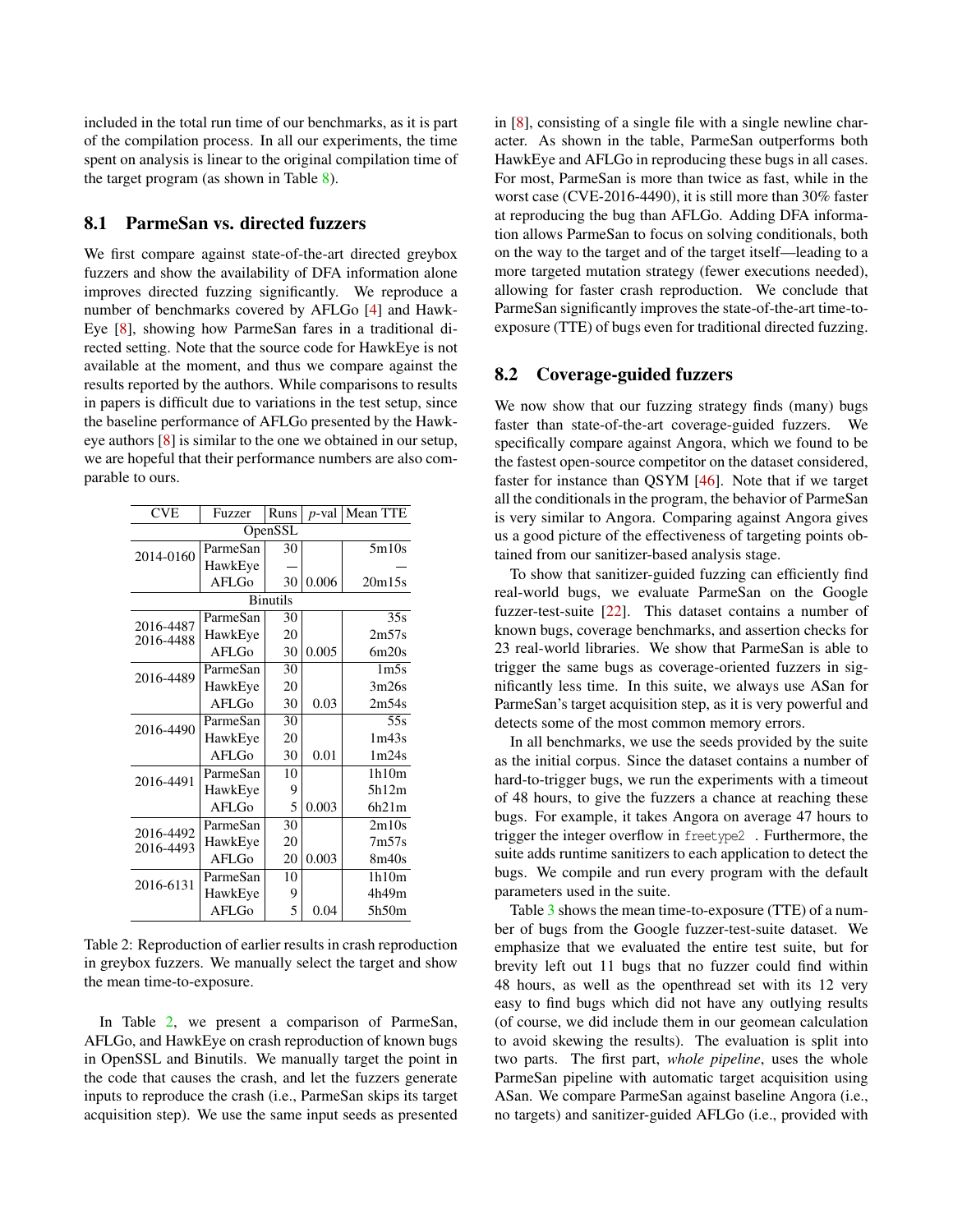<span id="page-9-0"></span>

| Prog                            | Type       | Runs |                  |             | Mean. TTE         |               |                 | Comment                                |
|---------------------------------|------------|------|------------------|-------------|-------------------|---------------|-----------------|----------------------------------------|
|                                 |            |      | AFLGo(p)         |             | Angora $(p)$      |               | ParmeSan        |                                        |
|                                 |            |      | Whole pipeline   |             |                   |               |                 |                                        |
| boringssl                       | <b>UAF</b> | 30   | $2h32m$ 0.004    |             |                   | 45m 0.005     | 25m             | crypto/asn1/asn1_lib.c:459             |
| c-ares                          | <b>BO</b>  | 30   | 5s               | 0.04        | 1s                | 0.12          | 1s              | CVE-2016-5180                          |
| freetype2                       | IO.        | 5    | Х                |             |                   | 47h 0.018     | 43h             | cf2 doFlex.                            |
| pcre2                           | <b>UAF</b> | 30   |                  | $25m$ 0.006 |                   | 15m 0.003     | 8 <sub>m</sub>  | src/pcre2_match.c:5968                 |
| lcms                            | <b>BO</b>  | 30   |                  | 6m 0.002    |                   | $2m$ 0.006    | 41s             | src/cmsintrp.c:642                     |
| libarchive                      | <b>BO</b>  | 30   | $1h12m$ 0.004    |             |                   | $22m$ 0.001   | 13m             | archive_read_support_format_warc.c:537 |
| libssh                          | ML         | 30   | $3m10s$ 0.002    |             |                   | 32s 0.008     | 50s             |                                        |
| libxml2                         | <b>BO</b>  | 30   |                  | 51m 0.007   |                   | $20m$ 0.001   | 11 <sub>m</sub> | CVE-2015-8317                          |
| libxml2                         | ML         | 30   |                  | 30m 0.005   |                   | $20m$ 0.001   | 17 <sub>m</sub> | memleak. valid.c:952                   |
| openss $l-1.0.1f$               | <b>BO</b>  | 30   |                  | 50m 0.003   | 5m                | 0.04          | 3m4s            | CVE-2014-0160. OpenSSL 10.0.1f         |
| openss $l-1.0.1f$               | ML         | 30   |                  | $1m$ 0.012  | 40s               | 0.11          | 37s             | crypto/mem.c:308                       |
| proj4                           | ML         | 30   | 7m30s 0.002      |             | 1 <sub>m40s</sub> | 0.03          | 1m26s           |                                        |
| re2                             | <b>BO</b>  | 30   |                  | 47m 0.002   |                   | $21m$ 0.004   | 12m35s          |                                        |
| woff2                           | <b>BO</b>  | 30   |                  | 45m 0.004   |                   | 15m 0.006     | 8 <sub>m</sub>  |                                        |
| <b>Geomean ParmeSan benefit</b> |            |      | 288%<br>37%      |             |                   |               |                 |                                        |
|                                 |            |      | Manual targeting |             |                   |               |                 |                                        |
| libjpeg-turbo                   | $\star$    | 30   |                  | 1h8m 0.003  | (45m)             | 0.000         | 10 <sub>m</sub> | idmarker.c:659                         |
| libpng                          | $^\star$   | 30   |                  | $2m$ 0.003  |                   | $(30s)$ 0.002 | 20s             | pngread.c:738                          |
| libpng                          | $^\star$   | 30   |                  | $2m$ 0.005  | (42s)             | 0.003         | 34s             | pngrutil.c:3182                        |
| freetype2                       | $^\star$   | 30   | 2s               | 0.21        | (1s)              | 0.83          | 1s              | ttgload.c:1710                         |
| guetzli                         | AE         | 30   |                  | $45m$ 0.000 | (10m)             | 0.005         | 5m              |                                        |
| harfbuzz                        | AE         | 30   |                  | 5h 0.000    | $(2h20m)$ 0.005   |               | 1h10m           |                                        |
| json                            | AE         | 30   |                  | 7m 0.004    |                   | $(3m)$ 0.005  | 1 <sub>m</sub>  |                                        |
| openssl- $1.0.2d$               | AE         | 30   | $1m10s$ 0.001    |             | (15s)             | 0.04          | 10s             | CVE-2015-3193                          |
| <b>Geomean ParmeSan benefit</b> |            |      | 422%             |             | 90%               |               |                 |                                        |

Table 3: Time-to-exposure on the Google fuzzer-test-suite. For the tests under *manual target*, there is no actual bug, here we manually target the site (i.e., no target acquisition phase). Statistically significant Mann-Whitney U test p-values (*p <* 0*.*05) are highlighted.  $X=$  not found,  $-$  = not available. In all cases, we use ASan for target acquisition. UAF=use-after-free, BO=buffer overflow, IO=integer overflow, ML=memory leak, AE=assertion error

the same targets as ParmeSan). We see that ParmeSan outperforms both AFLGo and Angora significantly, with a geomean speedup in TTE of 288% and 37% respectively.

In the second part, we *manually target* a number of known hard-to-reach sites. These benchmarks from the suite check whether fuzzers are able to cover hard-to-reach sites or trigger assertion errors. Since in these cases there is no bug to be found, using a sanitizer-guided approach makes little sense. Instead, we show the effect of making the fuzzer directed. As these targets have to be selected manually, we consider the comparison against Angora to be unfair and only include the results as an indication how much directed fuzzing can help in such scenarios.

Interestingly, Angora beats AFLGo in every benchmark on the whole suite. The main cause for this is that Angora has access to DFA information which allows it to cover new branches much more quickly than the AFL-based strategy used by AFLGo. Note that some of our results when comparing ParmeSan against Angora are not statistically significant (Mann-Whitney *p*-value  $\geq$  0.05). All of these are bugs that are either triggered in a short amount of time (and thus have a large variance in the measurements), or are memory leaks

(for which the immediate cause is independent of the targets retrieved by our target acquisition component, as we discuss in the next section). On the libssh benchmark, ParmeSan performs worse than Angora. This happens due to the fact that the bug is often triggered at a point when a lot of new coverage is found in one go. Due to our *lazysan* optimization, ASan is not enabled when this new coverage is triggered, causing ParmeSan to detect the bug later when it actually tries to flip the branch that causes the sanitizer error. As Table [7](#page-16-1) shows, ParmeSan without the lazysan optimization is faster at finding this particular bug. Note that the variance in this test case is very high, and, as such, the result is not statistically significant.

In Table [4](#page-10-1), we present branch coverage at the time-ofexposure (TTE) for ParmeSan and 4 different state-of-theart fuzzers: AFLGo [\[4](#page-13-1)], NEUZZ [\[40](#page-15-12)], QSYM [\[46](#page-15-11)], and Angora [\[9](#page-13-0)]. In this experiment, we run all the fuzzers with 1 instance, except QSYM which uses 2 AFL instances and one QSYM instance (as per the setup suggested by the authors) inside a Docker container that has been allocated one CPU. Note that we do not include the required preprocessing time for NEUZZ and ParmeSan in the results. For ParmeSan, the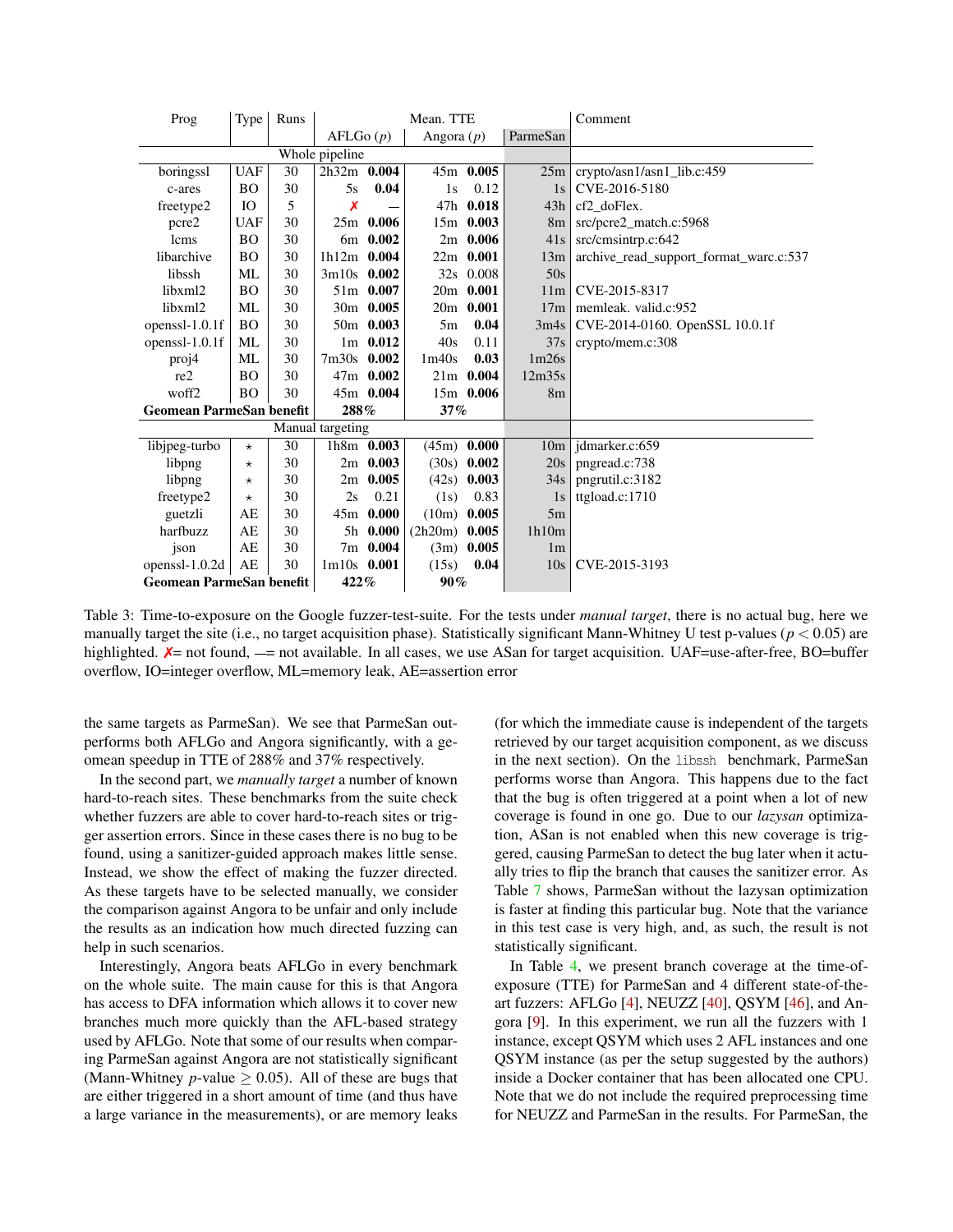<span id="page-10-1"></span>

| Prog                | Type       | Runs | AFLGo   |                 | <b>NEUZZ</b> |                   | <b>OSYM</b> |                   | Angora  |                 | ParmeSan |                 |
|---------------------|------------|------|---------|-----------------|--------------|-------------------|-------------|-------------------|---------|-----------------|----------|-----------------|
| boringssl           | <b>UAF</b> | 10   | 2281    | 2h32m           | 2520         | 1h20m             | 2670        | 3h20m             | 2510    | 45m             | 1850     | 25m             |
| c-ares              | BО         | 10   | 202     | 5s              | 275          | 3s                | 280         | 20s               | 270     | 1s              | 200      | 1s              |
| freetype2           | IO         | 5    | Х       | Х               | Х            | Х                 | Х           |                   | 57330   | 47h             | 49320    | 43h             |
| pcre2               | <b>UAF</b> | 10   | 9023    | 25m             | 31220        | 16m               | 32430       | 1h20m             | 30111   | 15m             | 8761     | 8 <sub>m</sub>  |
| lcms                | BО         | 10   | 1079    | 6m              | 2876         | 1 <sub>m50s</sub> | 3231        | 7 <sub>m</sub>    | 2890    | 2m              | 540      | 41s             |
| libarchive          | <b>BO</b>  | 10   | 4870    | 1h12m           | 5945         | 1h20m             | Х           |                   | 6208    | 22m             | 4123     | 13m             |
| libssh              | ML         | 10   | 365     | 3m10s           | 419          | 43s               | 631         | 2m32s             | 341     | 32s             | 123      | 50s             |
| libxml2             | BО         | 10   | 5780    | 51m             | 7576         | 25m               | 12789       | 2h5m              | 5071    | 20 <sub>m</sub> | 2701     | 11 <sub>m</sub> |
| libxml2             | МL         | 10   | 5755    | 30 <sub>m</sub> | 10644        | 19 <sub>m</sub>   | 11260       | 1h10m             | 10580   | 20 <sub>m</sub> | 2554     | 17m             |
| openssl-1.0.1f      | <b>BO</b>  | 10   | 550     | 50 <sub>m</sub> | 814          | 10m12s            | 853         | 5h25m             | 793     | 5m              | 543      | 3m4s            |
| openssl- $1.0.1f$   | ML         | 10   | 1250    | 1m              | 717          | 40s               | 4570        | 23m               | 720     | 40s             | 709      | 37s             |
| proj4               | ML         | 10   | 82      | 7m30s           | 83           | 1m55s             | 86          | 10 <sub>m5s</sub> | 83      | 1m40s           | 80       | 1m26s           |
| re2                 | <b>BO</b>  | 10   | 5172    | 47m             | 5178         | 50 <sub>m</sub>   | 7610        | 2 <sub>h</sub>    | 4073    | 21m             | 3267     | 12m35s          |
| woff2               | BО         | 10   | 91      | 45m             |              | 94 31m20s         | 98          | 41m               | 90      | 15m             | 83       | 8 <sub>m</sub>  |
| woff2               | OM         | 10   | 50      | 2m              | 50           | 22s               | 53          | 1m45s             | 50      | 20s             | 49       | 12s             |
| <b>Geomean diff</b> |            |      | $+16\%$ | $+288%$         | $+40%$       | $+81%$            | $+95\%$     | $+867\%$          | $+33\%$ | $+37\%$         |          |                 |

Table 4: Average branch coverage and TTE at the time of exposure for ParmeSan and several other state-of-the-art fuzzers. Compared to other fuzzers, ParmeSan requires a significantly lower coverage (and shorter time) to expose bugs. AFLGo uses the targets obtained using the ParmeSan analysis stage. All fuzzers run with sanitizers enabled.

preprocessing time is in the order of the normal compilation time (as seen in Table  $8$ ). Every benchmark in the suite is run with the sanitizers enabled (as per the test suite).

In every single case except one, our results show that ParmeSan requires significantly less coverage to trigger the bug compared to the other state-of-the-art fuzzers. Likewise, AFLGo, which uses the targets obtained by the Parme-San pipeline, also fares well in this regard, requiring slightly more coverage than ParmeSan to trigger the bugs. These results suggest that directing the fuzzing process towards sanitizer instrumentation reduces the coverage required to trigger bugs between 14 and 51%.

### <span id="page-10-0"></span>8.3 Sanitizer impact

We now take a look at how the particular sanitizer used in our analysis impacts the final results of the fuzzing pipeline. We show that the sanitizer used determines the classes of bugs ParmeSan can find, allowing us to focus fuzzing on specific types of bugs.

Table [3](#page-9-0), shows ParmeSan performs the worst on the memory-leak bugs. This is a first indication that our sanitizer analysis has a significant impact on the end result. Since we use ASan for target acquisition, the fuzzing will be directed to possible invalid uses of memory. This still covers the actual use of allocated memory, but ideally we would like to direct the fuzzing towards calls that allocate memory. We repeat the experiment on the memory leak bugs, but now using LeakSanitizer (LSan) instead of ASan for target acquisition (see Table [5](#page-11-0)). LSan keeps track of allocated memory objects at runtime and generates a summary of memory leaks when the program terminates. Note that LSan does not modify the IR, but rather intercepts library calls to functions such as malloc , which happens at link time. Instead, we create a custom LLVM pass that inserts dummy calls to the hooks of the intercepted functions, yielding the same behavior as normal LSan while still changing the IR at the relevant locations. This is a process that can be easily automated in the future, and is a limitation only of the current implementation. With our custom LSan pass for target acquisition, the mean TTE for the memory leak bugs in libssh, libxml, openssl, proj4 then changes significantly, yields a geomean *improvement of 32%* compared to using ASan for target acquisition. Likewise for the integer overflow in freetype2 , we see that using the correct sanitizer which actually catches the bug (i.e., UBSan) for target acquisition improves the performance significantly, finding the bug in 20 hours rather than 47 hours.

As shown in Table [5](#page-11-0), there is a stark contrast between sanitizers used for target acquisition. We run a number of applications with known bugs of a certain type, while using three different sanitizers (ASan, UBSan, and TySan) to automatically find targets. Note that triggering the bugs requires sanitizers also (as the bugs usually do not crash the program). To eliminate the variance caused by overhead of each sanitizer, we always instrument the program with the same set of runtime sanitizer (ASan + LeakSan + UBsan, which is able to detect all the selected bugs), regardless of the one used for target acquisition.

As shown in Table  $5$ , a sanitizer that detects the bug will always allow ParmeSan to find the bug within the least amount of time. Overall, we see that using the sanitizers that covers the bug and instruments a minimum set of targets allows ParmeSan to find bugs faster.

For example, CVE-2018-13785 is a hard-to-trigger inte-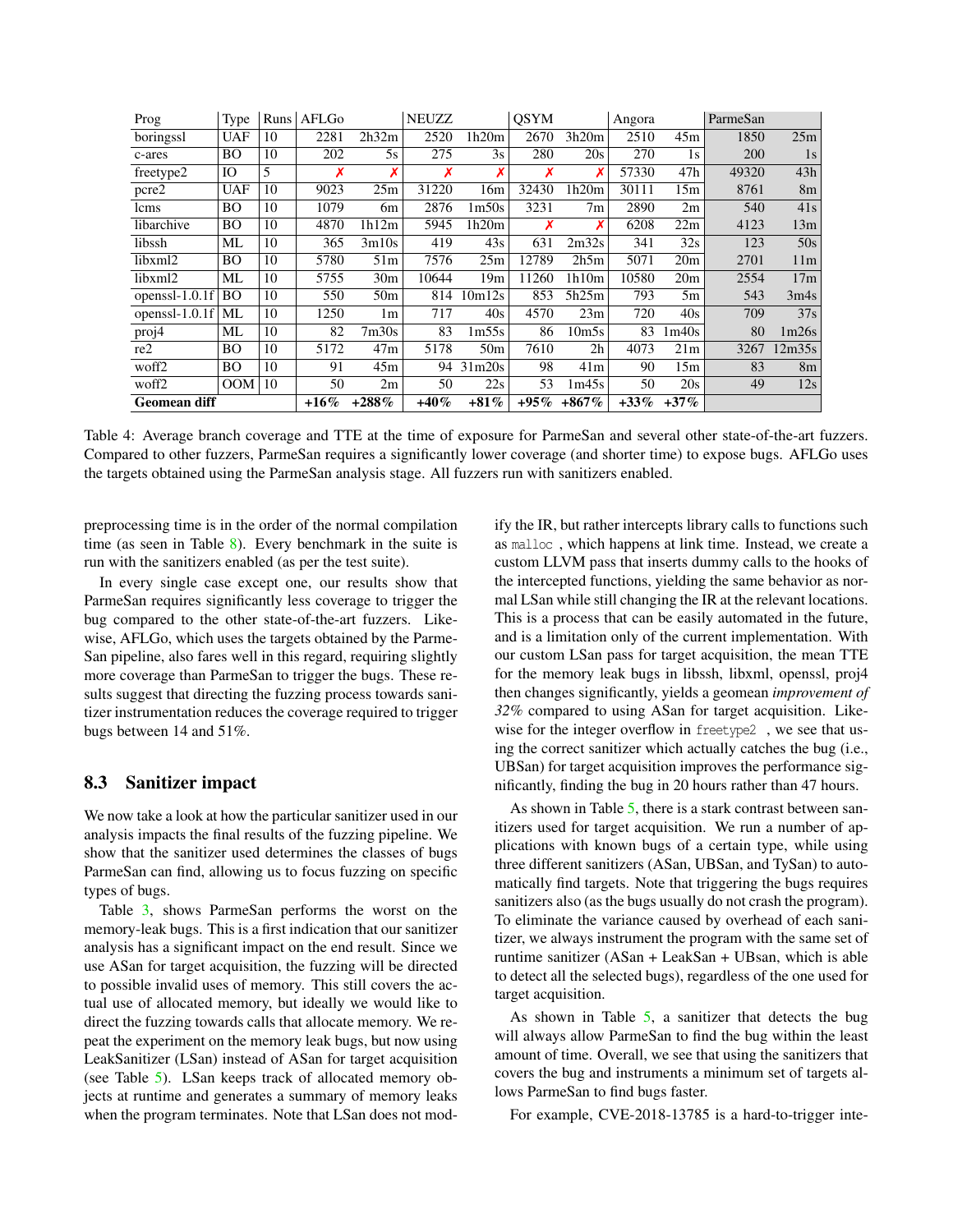<span id="page-11-0"></span>

| Bug            | Type           | Sanitizer    |     | Targets   Covered       | $\mu$ TTE         |
|----------------|----------------|--------------|-----|-------------------------|-------------------|
|                |                | ASan         | 533 |                         | 5m                |
| CVE-2014-0160  | B <sub>O</sub> | <b>UBSan</b> | 120 | Х                       | 6m                |
|                |                | TySan        | 5   | Х                       | 6m                |
|                |                | ASan         | 352 |                         | 10 <sub>m</sub>   |
| CVE-2015-8317  | <b>BO</b>      | <b>UBSan</b> | 75  | Х                       | 50 <sub>m</sub>   |
|                |                | TySan        | 30  | Х                       | 50m               |
|                |                | ASan         | 122 | $\overline{\checkmark}$ | $\overline{10m}$  |
| pcre2          | <b>UAF</b>     | <b>UBSan</b> | 52  | Х                       | 20 <sub>m</sub>   |
|                |                | TySan        | 12  | ✓                       | 8 <sub>m</sub>    |
|                |                | ASan         | 437 | Х                       | 47h               |
| freetype2      | <b>IO</b>      | <b>UBSan</b> | 48  | ✓                       | 20h               |
|                |                | TySan        | 71  | Х                       | >48h              |
|                |                | ASan         | 230 |                         | 30s               |
| CVE-2011-1944  | <b>IO</b>      | <b>UBSan</b> | 125 | ✓                       | 20s               |
|                |                | TySan        | 8   | Х                       | 50s               |
| CVE-2018-13785 |                | ASan         | 450 | Х                       | 11h               |
|                | IO             | <b>UBSan</b> | 45  | ✓                       | 32m               |
|                |                | TySan        | 31  | Х                       | 5h                |
|                |                | ASan         | 590 | X                       | $\overline{31s}$  |
| libssh         |                | <b>UBSan</b> | 57  | Х                       | 33s               |
|                | ML             | TySan        | 13  | Х                       | 35s               |
|                |                | LSan         | 104 | ✓                       | 25s               |
|                |                | ASan         | 352 | Х                       | 15m               |
|                |                | <b>UBSan</b> | 75  | Х                       | 22m               |
| libxml         | ML             | TySan        | 30  | Х                       | 25m               |
|                |                | LSan         | 191 | ✓                       | 12m               |
|                |                | ASan         | 533 | Х                       | 40s               |
|                |                | <b>UBSan</b> | 120 | Х                       | 50s               |
| openssl        | ML             | TySan        | 5   | Х                       | 43s               |
|                |                | LSan         | 191 | ✓                       | 32s               |
|                |                | ASan         | 729 | X                       | 1 <sub>m30s</sub> |
|                |                | <b>UBSan</b> | 170 | Х                       | 1m55s             |
| proj4          | ML             | TySan        | 373 | Х                       | 2m10s             |
|                |                | LSan         | 43  | ✓                       | 57s               |

Table 5: Bugs found by ParmeSan using different sanitizers in the analysis stage.  $\checkmark$  in targets, bug found;  $\checkmark$  not in targets, bug found; For the memory leak (ML) bugs we also show the performance of LeakSanitizer.

ger overflow in libpng. Here we see the most significant improvement as result of selecting the right sanitizer. Specifically, using UBsan, we trigger the bug in an average time of 32 minutes, but using the other sanitizers, ParmeSan does not consider the site triggering the bug as a target, and therefore takes a significantly longer time to find the bug, while using the right sanitizer for target acquisition improves the performance by an order of magnitude.

For the use-after-free bug in pcre2 , both ASan and TySan instrument the location of the vulnerability. Since the number of targets obtained by TySan is smaller than for ASan, the input generation is steered towards the target containing the actual bug faster than for ASan, triggering the bug in less time. CVE-2011-1944 is an integer overflow in libxml2, which is easy to trigger. Here, again, we see that the lesseager-to-instrument sanitizer lets ParmeSan trigger the bug in the least amount of time.

For CVE-2014-0160 (HeartBleed), on the other hand, we see that the sanitizer chosen does not have as significant an impact on how fast the bug is triggered. This is mainly due to the fact that ASan gives us a large number of targets. Note, that while fuzzing, we found a number of other crashes not related to HeartBleed, due to other memory errors. However, for CVE-2015-8317 (out-of-bounds heap read on libxml), we see a major improvement, even though we get a large set of targets.

The interesting insight we get from these experiments is that ParmeSan is able to target specific kinds of bugs based on the sanitizer used for target acquisition and can thus be used to fuzz applications more effectively. For example, the use-after-free bug in pcre2 might manifest itself as a type confusion bug. Using Tysan for target acquisition, we are able to trigger the bug 20% faster. We have focused our analysis on a small number of common off-the-shelf sanitizers. For a more comprehensive overview of different sanitizers and behavior, we would like to point to the work of Song & al. [\[42](#page-15-6)].

#### 8.4 New bugs

We apply ParmeSan to finding new bugs and compare the results with a number of state-of-the-art fuzzers using a selection of libraries. We include a random sampling of applications from OSS-Fuzz [[39\]](#page-15-13) and three target applications (jhead , pbc , protobuf-c ) that were evaluated in recent work in fuzzing [\[3](#page-13-8),[12](#page-13-9),[32\]](#page-14-14) in which we were able to uncover new bugs. We setup ParmeSan to fuzz the most recent commits on the master branch of the applications from the OSS-Fuzz sample. In total, ParmeSan was able to uncover 736 crashes, of which we determined 47 to be unique based on the call stack. Of these crashes 37 were found in the (somewhat) outdated pbc library, while 10 of them were found in up-to-date well-fuzzed libraries. The bugs found in the OSS-Fuzz applications, jhead, and protobuf-c have all been been triaged and resolved.

We emphasize that our analysis here (and in general evaluating a fuzzer on the number of new bugs found) on selected targets only serves as a case study and is not useful to assess the overall fuzzing performance—given that the selection of the targets and their particular versions can heavily influence the results. We refer the reader to the previous subsections for experiments detailing ParmeSan's overall fuzzing performance.

Overall, our results show that ParmeSan outperforms other state-of-the-art directed greybox fuzzers by adding DFA information and dynamic control-flow graph construction. We have shown that directing fuzzing towards targets achieved by a sanitizer-guided analysis is an effective bug-finding strategy, allowing us to outperform state-of-the-art coverage-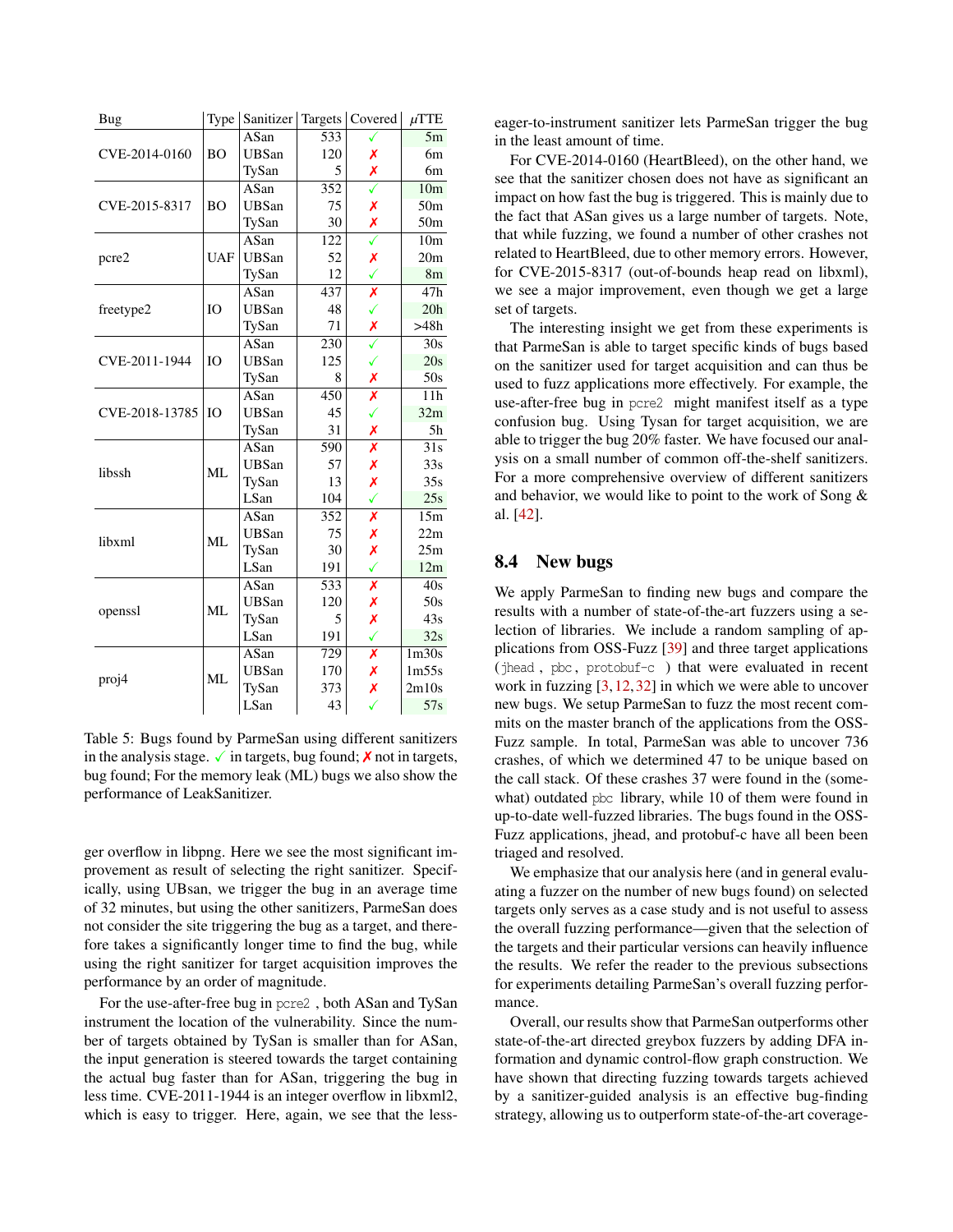| Prog       | Version                               | Bugs           |          | NEUZZ          |                | <b>OSYM</b> |                | Angora         |                | ParmeSan       |  |
|------------|---------------------------------------|----------------|----------|----------------|----------------|-------------|----------------|----------------|----------------|----------------|--|
|            |                                       |                |          | 1h 24h         |                | 1h 24h      |                | 1h 24h         | 1 <sub>h</sub> | 24h            |  |
|            |                                       |                |          | OSS Fuzz [39]  |                |             |                |                |                |                |  |
| curl       | 54c622a                               |                | 0        | 0              | 0              | $\Omega$    | $\Omega$       | 0              | $\Omega$       |                |  |
| ison-c     | ddd0490                               | 0              | $\Omega$ | 0              | 0              | $\Omega$    | $\Omega$       |                |                |                |  |
| libtiff    | 804f40f3                              | ш              | 0        | 0              | 0              | $\Omega$    | $\Omega$       |                |                |                |  |
| libxml2    | 1fbcf40                               | $\overline{c}$ | $\Omega$ | 0              | 0              | $\Omega$    | $\Omega$       |                |                |                |  |
| libpcap    | c0d27d0                               |                | 0        | 0              | 0              | 0           | $\Omega$       |                |                |                |  |
| OpenSSL    | 6ce4ff1                               |                | $\Omega$ | 0              | 0              |             | $\Omega$       |                |                |                |  |
| ffmpeg     | 9d92403                               | 0              | $\Omega$ | 0              | 0              | $\Omega$    | $\Omega$       | 0              | $\Omega$       | 0              |  |
| harfbuzz   | b21c5ef                               | 0              | 0        | 0              | 0              | $\Omega$    | $\Omega$       | 0              | $\Omega$       | $\Omega$       |  |
| libpng     | 3301f7a1                              | $\theta$       | 0        | 0              | 0              | $\Omega$    | $\Omega$       | 0              | $\Omega$       | $\Omega$       |  |
|            | Targets from prior work $[3, 12, 32]$ |                |          |                |                |             |                |                |                |                |  |
| ihead      | 3.03                                  | $\overline{c}$ | 0        | $\overline{c}$ | 0              | 2           | $\mathfrak{D}$ | $\mathfrak{D}$ | $\mathfrak{D}$ | $\mathfrak{D}$ |  |
| pbc        | 0.5.14                                | 37             | 9        | 9              | $\overline{c}$ | 12          | 10             | 29             | 23             | 37             |  |
| protobuf-c | 1.3.1                                 |                | 0        | 0              | 0              | $\Omega$    |                |                |                |                |  |

Table 6: New bugs found within 1h and 24h by ParmeSan and other state-of-the-art fuzzers. The version is denoted by either a version number or a commit id. In total ParmeSan found 47 new bugs.

oriented fuzzers as well. We have seen that ParmeSan can be between 37% to 876% faster at triggering bugs than other state-of-the-art fuzzer. In two cases, ParmeSan could find bugs that none of the other fuzzers could find.

#### 9 Related work

In the software engineering community, search-based test data generation has been common for a number of years [[24,](#page-14-15) [30,](#page-14-6) [31\]](#page-14-16). In a security context this approach is known as fuzzing.

Greybox Fuzzing Greybox fuzzing has been successfully applied to fuzzing a large number of programs [[17,](#page-14-5)[47](#page-15-1)]. Fair-Fuzz [[26\]](#page-14-17) augments AFL to prioritize seeds that exercise uncommon branches to improve branch coverage. Steelix [[28\]](#page-14-18) uses instrumentation to record comparison progress, allowing it to solve so-called "magic bytes" that need to be fixed not to quit the program at an early stage.

VUzzer [\[36](#page-15-0)] first suggested using dynamic data-flow analysis (DFA) in a greybox fuzzing strategy, allowing the input mutation to focus on the bytes that affect branches. ParmeSan shows DFA can also be used to accurately augment the control-flow graph for direct fuzzing purposes. REDQUEEN uses a lightweight input-to-state correspondence mechanisms as an alternative to data-flow analysis [\[3](#page-13-8)]. Angora [[9\]](#page-13-0) uses a gradient descent-based strategy to solve branch constraints in an efficient manner. NEUZZ [\[40](#page-15-12)] uses neural networks to approximate the discrete branching behavior of a target application and uses this information to implement a similar gradient-guided optimization as Angora.

Similarly to Matryoshka [\[10](#page-13-10)], ParmeSan relies on controlflow and data-flow analysis to augment the fuzzing process. However, ParmeSan relies on such information to augment the CFG and fixing indirect calls, rather than using it to solve constraints.

Directed Greybox Fuzzing Böhme & al. introduce directed greybox fuzzing [[4\]](#page-13-1) with AFLGo. AFLGo takes a set of predetermined targets and tries to guide the fuzzing process in that direction. Unlike ParmeSan, AFLGo cannot operate as a drop-in replacement for coverage-guided fuzzing, as it includes no generic target acquisition analysis. Hawkeye [\[8](#page-13-2)] improves upon the ideas in AFLGo by supporting indirect calls using static alias analysis. While Hawkeye supports reaching targets via indirect calls, unlike ParmeSan's dynamic CFG distance calculation, the static call-target analysis incurs overapproximations and does not take the input seed into account for distance calculation.

Driller [[43\]](#page-15-14) introduces hybrid fuzzing. By only using symbolic execution selectively for a smaller compartments of the total program, it is able to avoid path explosion common to prior symbolic execution approaches, and is thus able to scale to larger programs. KATCH utilizes static analysis and symbolic execution to generate inputs for increasing patch test coverage [\[29](#page-14-19)]. QSYM [\[46](#page-15-11)] introduces a new symbolic execution engine tailored to hybrid fuzzing, which is able to scale to larger programs than previous attempts at symbolic execution. TaintScope [\[45](#page-15-5)] uses tainting and symbolic execution to avoid the target program exiting an an early stage due to invalid checksums in the input. A similar approach is taken by T-Fuzz [\[34](#page-15-15)], which transforms the target program by removing hard-to-solve checks to more easily reach possible bugs in the program. After a possible bug is found, T-Fuzz tries to reconstruct the input with symbolic execution such that the input passes the checks and triggers the deep bug.

Another use case for sanitizers in fuzzing that builds on similar ideas is the concurrent work presented by Chen et al. in SAVIOR [[11\]](#page-13-11), which suggests using the UBSan sanitizer to improve hybrid fuzzing. It solves constraints for UBSan checks to direct the fuzzing process towards actual bugs, avoiding costly concolic execution for many branches that are less prone to bugs. Note that this approach is not directly applicable to sanitizers, such as ASAN, that use internal datastructures (e.g., shadow memory). In contrast, ParmeSan's generic dynamic taint tracking strategy makes it sanitizer-agnostic. This allows ParmeSan to use all available LLVM sanitizers for more fine-grained targeting of bug classes as shown in Section [8.3](#page-10-0).

In a similar manner to ParmeSan, Hercules [\[35](#page-15-16)] uses dynamic CFG reconstruction techniques to reach bugs. While Hercules focuses on bug reproducibility (i.e., generating a crashing input given a target application and a crash report), ParmeSan focuses on finding bugs without the knowledge that a certain crash exists (i.e., generating a crash given a target application). Hercules augments the CFG with indirect calls and tainting information to satisfy conditions for reach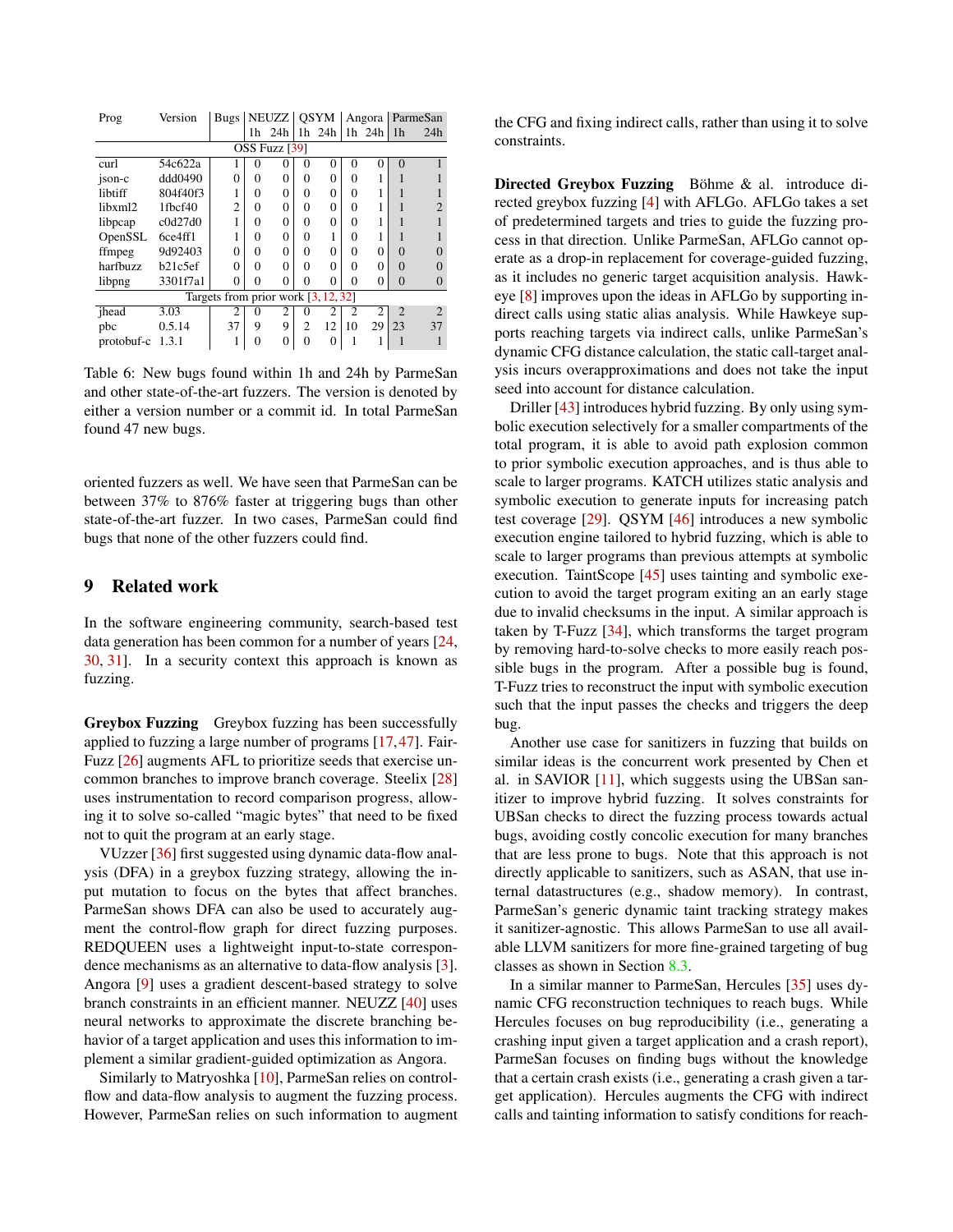ing a target crash site. ParmeSan uses similar information, but instead uses it to improve distance calculations with better estimation of indirect call targets, given the input bytes that the fuzzer is mutating.

## 10 Conclusion

We presented ParmeSan, a sanitizer-guided greybox fuzzing pipeline. ParmeSan leverages off-the-shelf sanitizers, not only for detecting vulnerabilities as commonly used by prior fuzzers, but to actively guides the fuzzing process towards triggering the sanitizer checks. We identified a number of challenges in sanitizer-guided fuzzing, and discussed how ParmeSan addresses them. ParmeSan shows that off-theshelf sanitizers are useful not only for bug detection, but also for finding interesting fuzzing targets that match realworld bugs. ParmeSan trivially retargets the fuzzing strategy to different classes of bugs by switching to a different sanitizer, all in an automated and blackbox fashion. Our experimental results show that ParmeSan finds many classes of bugs with significantly lower time-to-exposure (TTE) than state-of-the-art fuzzers. ParmeSan is *37%* faster than existing state-of-the-art coverage-based fuzzers (Angora) and *288%* faster than directed fuzzers (AFLGo) when covering the same set of bugs. Techniques used by ParmeSan, such as taint-enhanced input mutation and dynamic CFG construction can further benefit other fuzzers. To foster further research and encourage reproducibility, we will open-source ParmeSan upon acceptance of the paper.

### 11 Acknowledgments

We thank our shepherd, Aurélien Francillon, and the anonymous reviewers for their feedback. This work was supported by the EU's Horizon 2020 research and innovation programme under grant agreement No. 786669 (ReAct), by the Netherlands Organisation for Scientic Research through grants 639.023.309 VICI "Dowsing" and 639.021.753 VENI "PantaRhei", by the United States Office of Naval Research (ONR) under contract N00014-17-1-2782, and by Cisco Systems, Inc. through grant #1138109. Any opinions, findings, and conclusions or recommendations expressed in this paper are those of the authors and do not necessarily reflect the views of any of the sponsors or any of their affiliates.

### References

- <span id="page-13-6"></span>[1] DataFlowSanitizer. [https://clang.llvm.org/](https://clang.llvm.org/docs/DataFlowSanitizer.html) [docs/DataFlowSanitizer.html](https://clang.llvm.org/docs/DataFlowSanitizer.html) . Online; accessed 30-March-2019.
- <span id="page-13-7"></span>[2] UndefinedBehaviorSanitizer. [https://clang.llvm.](https://clang.llvm.org/docs/UndefinedBehaviorSanitizer.html) [org/docs/UndefinedBehaviorSanitizer.html](https://clang.llvm.org/docs/UndefinedBehaviorSanitizer.html) . Online; accessed 30-March-2019.
- <span id="page-13-8"></span>[3] Cornelius Aschermann, Sergej Schumilo, Tim Blazytko, Robert Gawlik, and Thorsten Holz. Redqueen: Fuzzing with input-to-state correspondence. In *Network and Distributed System Security Symposium (NDSS 2019)*, 2019.
- <span id="page-13-1"></span>[4] Marcel Böhme, Van-Thuan Pham, Manh-Dung Nguyen, and Abhik Roychoudhury. Directed greybox fuzzing. In *Proceedings of the 2017 ACM SIGSAC Conference on Computer and Communications Security*, pages 2329–2344. ACM, 2017.
- <span id="page-13-4"></span>[5] Marcel Böhme, Van-Thuan Pham, and Abhik Roychoudhury. Coverage-based greybox fuzzing as markov chain. In *Proceedings of the 2016 ACM SIGSAC Conference on Computer and Communications Security*, CCS '16, pages 1032–1043, New York, NY, USA, 2016. ACM.
- <span id="page-13-3"></span>[6] Cristian Cadar, Daniel Dunbar, Dawson R Engler, et al. KLEE: Unassisted and Automatic Generation of High-Coverage Tests for Complex Systems Programs. In *Symposium on Operating Systems Design and Implementation (OSDI)*, volume 8, pages 209–224, 2008.
- <span id="page-13-5"></span>[7] Hongxu Chen, Yuekang Li, Bihuan Chen, Yinxing Xue, and Yang Liu. Fot: a versatile, configurable, extensible fuzzing framework. In *Proceedings of the 2018 26th ACM Joint Meeting on European Software Engineering Conference and Symposium on the Foundations of Software Engineering*, pages 867–870. ACM, 2018.
- <span id="page-13-2"></span>[8] Hongxu Chen, Yinxing Xue, Yuekang Li, Bihuan Chen, Xiaofei Xie, Xiuheng Wu, and Yang Liu. Hawkeye: towards a desired directed grey-box fuzzer. In *Proceedings of the 2018 ACM SIGSAC Conference on Computer and Communications Security*, pages 2095– 2108. ACM, 2018.
- <span id="page-13-0"></span>[9] Peng Chen and Hao Chen. Angora: Efficient fuzzing by principled search. In *IEEE Symposium on Security and Privacy (SP)*, pages 711–725. IEEE, 2018.
- <span id="page-13-10"></span>[10] Peng Chen, Jianzhong Liu, and Hao Chen. Matryoshka: fuzzing deeply nested branches. In *ACM Conference on Computer and Communications Security (CCS)*, London, UK.
- <span id="page-13-11"></span>[11] Yaohui Chen, Peng Li, Jun Xu, Shengjian Guo, Rundong Zhou, Yulong Zhang, Long Lu, et al. SAVIOR: Towards Bug-Driven Hybrid Testing. In *IEEE Symposium on Security and Privacy (SP)*, 2020.
- <span id="page-13-9"></span>[12] Yuanliang Chen, Yu Jiang, Fuchen Ma, Jie Liang, Mingzhe Wang, Chijin Zhou, Xun Jiao, and Zhuo Su. Enfuzz: Ensemble fuzzing with seed synchronization among diverse fuzzers. In *28th USENIX Security*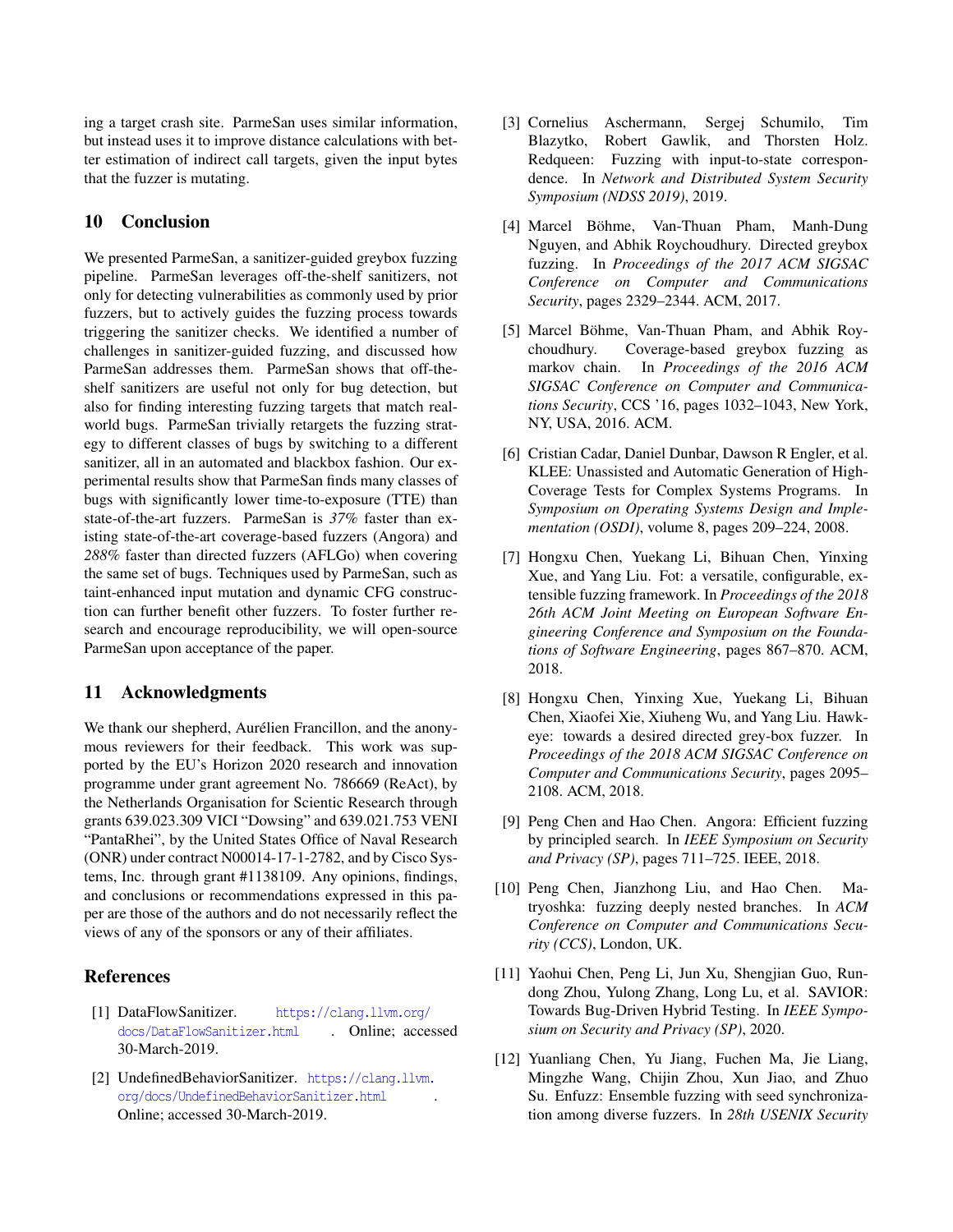*Symposium (USENIX Security 19)*, pages 1967–1983, Santa Clara, CA, August 2019. USENIX Association.

- <span id="page-14-7"></span>[13] Maria Christakis, Peter Müller, and Valentin Wüstholz. Guiding dynamic symbolic execution toward unverified program executions. In *Proceedings of the 38th International Conference on Software Engineering*, pages 144–155. ACM, 2016.
- <span id="page-14-3"></span>[14] LLVM Developers. TySan: A type sanitizer. [https://lists.llvm.org/pipermail/llvm-dev/](https://lists.llvm.org/pipermail/llvm-dev/2017-April/111766.html) [2017-April/111766.html](https://lists.llvm.org/pipermail/llvm-dev/2017-April/111766.html) , 2017. Online; accessed 19-March-2019.
- <span id="page-14-12"></span>[15] Brendan Dolan-Gavitt, Patrick Hulin, Engin Kirda, Tim Leek, Andrea Mambretti, Wil Robertson, Frederick Ulrich, and Ryan Whelan. Lava: Large-scale automated vulnerability addition. In *IEEE Symposium on Security and Privacy (SP)*, pages 110–121. IEEE, 2016.
- <span id="page-14-10"></span>[16] Xiaoning Du, Bihuan Chen, Yuekang Li, Jianmin Guo, Yaqin Zhou, Yang Liu, and Yu Jiang. Leopard: Identifying vulnerable code for vulnerability assessment through program metrics. In *Proceedings of the 41st International Conference on Software Engineering*, ICSE '19, pages 60–71, Piscataway, NJ, USA, 2019. IEEE Press.
- <span id="page-14-5"></span>[17] Shuitao Gan, Chao Zhang, Xiaojun Qin, Xuwen Tu, Kang Li, Zhongyu Pei, and Zuoning Chen. Collafl: Path sensitive fuzzing. In *IEEE Symposium on Security and Privacy (SP)*, pages 679–696. IEEE, 2018.
- <span id="page-14-8"></span>[18] Vijay Ganesh, Tim Leek, and Martin Rinard. Taintbased directed whitebox fuzzing. In *Proceedings of the 31st International Conference on Software Engineering*, pages 474–484. IEEE Computer Society, 2009.
- <span id="page-14-9"></span>[19] Xi Ge, Kunal Taneja, Tao Xie, and Nikolai Tillmann. DyTa: Dynamic Symbolic Execution Guided with Static Verification Results. pages 992–994, 05 2011.
- <span id="page-14-0"></span>[20] Patrice Godefroid, Nils Klarlund, and Koushik Sen. DART: Directed Automated Random Testing. In *Proceedings of the 2005 ACM SIGPLAN Conference on Programming Language Design and Implementation*, PLDI '05, pages 213–223, New York, NY, USA, 2005. ACM.
- <span id="page-14-4"></span>[21] Patrice Godefroid, Michael Y Levin, and David Molnar. SAGE: whitebox fuzzing for security testing. *Queue*, 10(1):20, 2012.
- <span id="page-14-13"></span>[22] Inc. Google. fuzzer-test-suite. [https://github.](https://github.com/google/fuzzer-test-suite) [com/google/fuzzer-test-suite](https://github.com/google/fuzzer-test-suite) , 2018. Online; accessed 30-March-2019.
- <span id="page-14-1"></span>[23] Istvan Haller, Asia Slowinska, Matthias Neugschwandtner, and Herbert Bos. Dowsing for Overflows: A Guided Fuzzer to Find Buffer Boundary Violations. In *Presented as part of the 22nd USENIX Security Symposium (USENIX Security 13)*, pages 49–64, Washington, D.C., 2013. USENIX.
- <span id="page-14-15"></span>[24] Mark Harman. Automated test data generation using search based software engineering. In *Proceedings of the Second International Workshop on Automation of Software Test*, page 2. IEEE Computer Society, 2007.
- <span id="page-14-2"></span>[25] Chris Lattner and Vikram Adve. LLVM: A compilation framework for lifelong program analysis & transformation. In *Proceedings of the international symposium on Code generation and optimization: feedback-directed and runtime optimization*, page 75. IEEE Computer Society, 2004.
- <span id="page-14-17"></span>[26] Caroline Lemieux and Koushik Sen. Fairfuzz: Targeting rare branches to rapidly increase greybox fuzz testing coverage. In *Proceedings of the 33rd ACM/IEEE International Conference on Automated Software Engineer-ing*, 2018.
- <span id="page-14-11"></span>[27] Yiwen Li, Brendan Dolan-Gavitt, Sam Weber, and Justin Cappos. Lock-in-pop: Securing privileged operating system kernels by keeping on the beaten path. In *2017 USENIX Annual Technical Conference (USENIX ATC 17)*, pages 1–13, Santa Clara, CA, July 2017. USENIX Association.
- <span id="page-14-18"></span>[28] Yuekang Li, Bihuan Chen, Mahinthan Chandramohan, Shang-Wei Lin, Yang Liu, and Alwen Tiu. Steelix: program-state based binary fuzzing. In *Proceedings of the 2017 11th Joint Meeting on Foundations of Software Engineering*, pages 627–637. ACM, 2017.
- <span id="page-14-19"></span>[29] Paul Dan Marinescu and Cristian Cadar. KATCH: highcoverage testing of software patches. In *Proceedings of the 2013 9th Joint Meeting on Foundations of Software Engineering*, pages 235–245. ACM, 2013.
- <span id="page-14-6"></span>[30] Phil McMinn. Search-based software test data generation: A survey: Research articles. *Softw. Test. Verif. Reliab.*, 14(2):105–156, June 2004.
- <span id="page-14-16"></span>[31] Phil McMinn. Search-based software testing: Past, present and future. In *2011 IEEE Fourth International Conference on Software Testing, Verification and Validation Workshops*, pages 153–163. IEEE, 2011.
- <span id="page-14-14"></span>[32] Trail of Bits. ProtoFuzz: A Protobuf Fuzzer. [https://blog.trailofbits.com/2016/05/18/](https://blog.trailofbits.com/2016/05/18/protofuzz-a-protobuf-fuzzer/) [protofuzz-a-protobuf-fuzzer/](https://blog.trailofbits.com/2016/05/18/protofuzz-a-protobuf-fuzzer/) , 2016. Online; accessed 31-January-2019.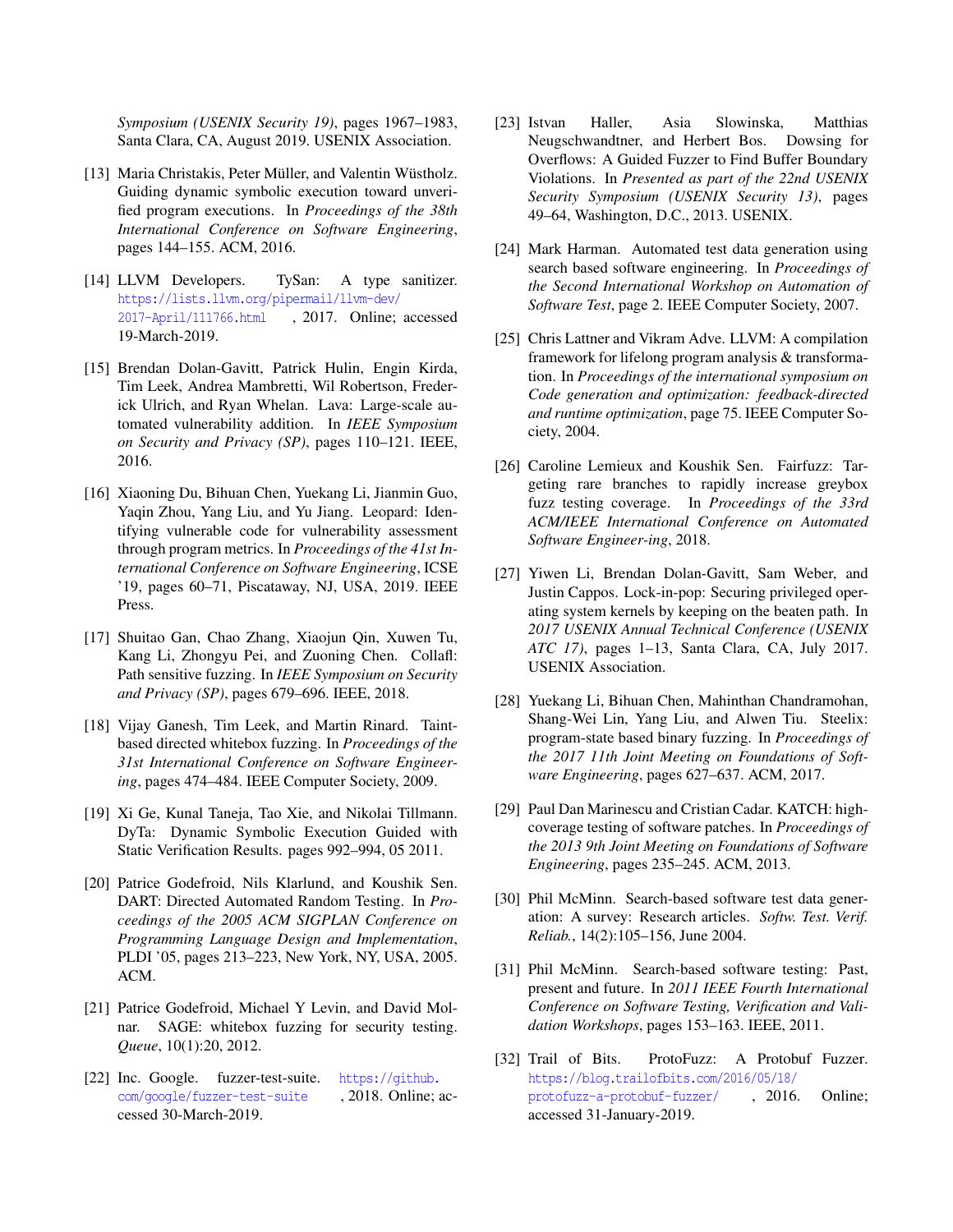- <span id="page-15-8"></span>[33] Mathias Payer, Antonio Barresi, and Thomas R Gross. Fine-grained control-flow integrity through binary hardening. In *International Conference on Detection of Intrusions and Malware, and Vulnerability Assessment*, pages 144–164. Springer, 2015.
- <span id="page-15-15"></span>[34] Hui Peng, Yan Shoshitaishvili, and Mathias Payer. T-Fuzz: fuzzing by program transformation. In *IEEE Symposium on Security and Privacy (SP)*, pages 697– 710. IEEE, 2018.
- <span id="page-15-16"></span>[35] V. Pham, W. B. Ng, K. Rubinov, and A. Roychoudhury. Hercules: Reproducing crashes in real-world application binaries. In *2015 IEEE/ACM 37th IEEE International Conference on Software Engineering*, volume 1, pages 891–901, May 2015.
- <span id="page-15-0"></span>[36] Sanjay Rawat, Vivek Jain, Ashish Kumar, Lucian Cojocar, Cristiano Giuffrida, and Herbert Bos. VUzzer: Application-aware Evolutionary Fuzzing. In *Network and Distributed System Security Symposium (NDSS)*, February 2017.
- <span id="page-15-3"></span>[37] Konstantin Serebryany, Derek Bruening, Alexander Potapenko, and Dmitriy Vyukov. AddressSanitizer: A fast address sanity checker. 2012.
- <span id="page-15-2"></span>[38] Kostya Serebryany. Sanitize, fuzz, and harden your C++ code. In *USENIX Enigma*, 2016.
- <span id="page-15-13"></span>[39] Kostya Serebryany. Oss-fuzz-google's continuous fuzzing service for open source software. 2017.
- <span id="page-15-12"></span>[40] Dongdong She, Kexin Pei, Dave Epstein, Junfeng Yang, Baishakhi Ray, and Suman Jana. NEUZZ: Efficient fuzzing with neural program smoothing. In *IEEE Symposium on Security and Privacy (SP)*, 2019.
- <span id="page-15-4"></span>[41] Stelios Sidiroglou-Douskos, Eric Lahtinen, Nathan Rittenhouse, Paolo Piselli, Fan Long, Deokhwan Kim, and Martin Rinard. Targeted automatic integer overflow discovery using goal-directed conditional branch enforcement. In *ACM Sigplan Notices*, volume 50, pages 473–486. ACM, 2015.
- <span id="page-15-6"></span>[42] Dokyung Song, Julian Lettner, Prabhu Rajasekaran, Yeoul Na, Stijn Volckaert, Per Larsen, and Michael Franz. SoK: sanitizing for security. *arXiv preprint arXiv:1806.04355*, 2018.
- <span id="page-15-14"></span>[43] Nick Stephens, John Grosen, Christopher Salls, Andrew Dutcher, Ruoyu Wang, Jacopo Corbetta, Yan Shoshitaishvili, Christopher Kruegel, and Giovanni Vigna. Driller: Augmenting fuzzing through selective symbolic execution. In *NDSS*, volume 16, pages 1–16, 2016.
- <span id="page-15-7"></span>[44] Jonas Wagner, Volodymyr Kuznetsov, George Candea, and Johannes Kinder. High system-code security with low overhead. In *IEEE Symposium on Security and Privacy (SP)*, pages 866–879. IEEE, 2015.
- <span id="page-15-5"></span>[45] Tielei Wang, Tao Wei, Guofei Gu, and Wei Zou. TaintScope: A checksum-aware directed fuzzing tool for automatic software vulnerability detection. In *IEEE Symposium on Security and Privacy (SP)*, pages 497– 512. IEEE, 2010.
- <span id="page-15-11"></span>[46] Insu Yun, Sangho Lee, Meng Xu, Yeongjin Jang, and Taesoo Kim. QSYM: A practical concolic execution engine tailored for hybrid fuzzing. In *27th USENIX Security Symposium (USENIX Security 18)*, pages 745– 761, 2018.
- <span id="page-15-1"></span>[47] Michal Zalewski. American Fuzzy Lop: a securityoriented fuzzer. [http://lcamtuf.coredump.cx/](http://lcamtuf.coredump.cx/afl/) [afl/](http://lcamtuf.coredump.cx/afl/) , 2010. Online; accessed 31-January-2019.
- <span id="page-15-9"></span>[48] Mingwei Zhang, Rui Qiao, Niranjan Hasabnis, and R Sekar. A platform for secure static binary instrumentation. In *ACM SIGPLAN Notices*, volume 49, pages 129–140. ACM, 2014.

### <span id="page-15-10"></span>A Additional results

In this appendix, we include some additional results of our evaluation of different components of ParmeSan, as well as an evaluation of our target pruning strategy.

### A.1 Impact of different components

In Table [7,](#page-16-1) we present the results on the Google fuzzertest-suite, where we individually disable each of the three core components: lazy sanitizer optimization (*lazysan*), *target pruning*, and the dynamic CFG *dyncfg*. Overall, our results show that each component has a significant impact on fuzzing performance. Note that the lazysan optimization requires the dyncfg component.

When disabling the *lazysan* component, we see a degradation in TTE in almost every single case. The outliers are the bugs in libssh and the memory leak in openssl , where the performance improves when disabling lazysan. As discussed previously, this degradation in performance is due to the fact that the sanitizer is disabled when triggering the bug. Note that ParmeSan will still catch the bug, but triggering the sanitizer might be delayed until the *exploitation phase*.

Overall, we see that the different individual components each contribute significantly to the total performance of ParmeSan. For example, disabling the *lazysan* optimization, increases the TTE by 25%. Likewise, our target pruning accounts for 28% of the improvement. Without target pruning,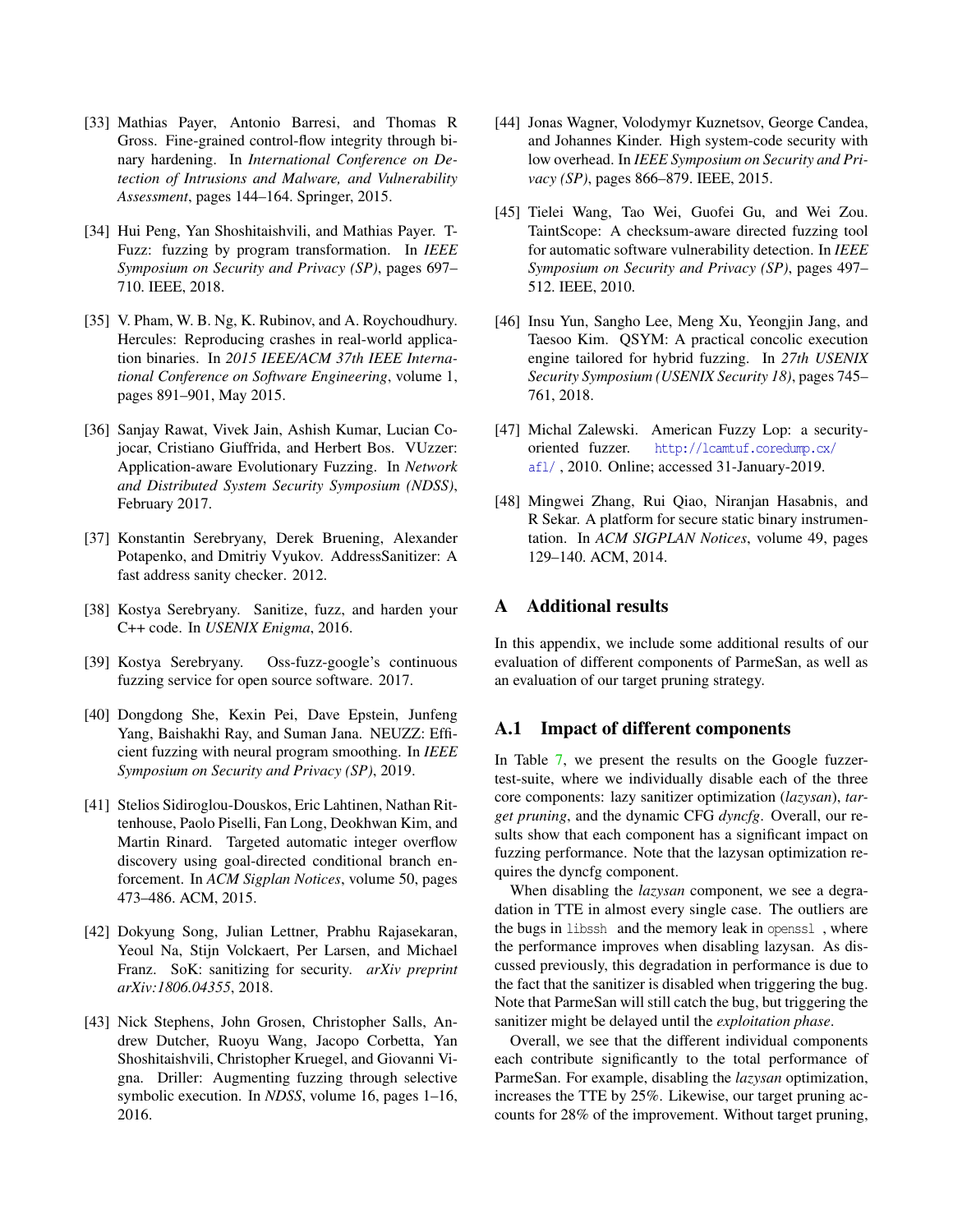<span id="page-16-1"></span>

| Prog                | Type       | Runs | ParmeSan |                 | No lazysan |                   | No pruning |                 | No dyncfg |                   |
|---------------------|------------|------|----------|-----------------|------------|-------------------|------------|-----------------|-----------|-------------------|
| boringssl           | <b>UAF</b> | 10   | 1850     | 25m             | 1850       | 37m               | 2503       | 47m             | 2520      | 51 <sub>m</sub>   |
| c-ares              | <b>BO</b>  | 10   | 200      | 1s              | 200        | 1s                | 260        | 1s              | 200       | 1s                |
| freetype2           | IO         | 5    | 49320    | 43h             | 49320      | 46h               | Х          | Х               |           | X                 |
| pcre2               | <b>UAF</b> | 10   | 8761     | 8 <sub>m</sub>  | 8761       | 12m               | 29036      | 14m             | 10531     | 12m35s            |
| lcms                | <b>BO</b>  | 10   | 540      | 41s             | 540        | 1 <sub>m10s</sub> | 2990       | 2m10s           | 758       | 1m40s             |
| libarchive          | <b>BO</b>  | 10   | 4123     | 13m             | 4123       | 18 <sub>m</sub>   | 6001       | 20 <sub>m</sub> | 5833      | 21m               |
| libssh              | ML         | 10   | 123      | 50s             | 123        | 31s               | 304        | 1m15s           | 285       | 55s               |
| libxml2             | BO         | 10   | 2701     | 11 <sub>m</sub> | 2701       | 17 <sub>m</sub>   | 5066       | 20m             | 5123      | 23m               |
| libxml2             | ML         | 10   | 2554     | 17m             | 2554       | 15m               | 7580       | 22m             | 7966      | 25m               |
| openssl $-1.0.1f$   | <b>BO</b>  | 10   | 543      | 3m4s            | 543        | 4m30s             | 700        | 5m              | 610       | 4m52s             |
| openssl- $1.0.1f$   | ML         | 10   | 709      | 37s             | 709        | 40s               | 719        | 42s             | 713       | 42s               |
| proj4               | ML         | 10   | 80       | 1m26s           | 80         | 1 <sub>m30s</sub> | 83         | 1m40s           | 80        | 1 <sub>m30s</sub> |
| re2                 | <b>BO</b>  | 10   | 3267     | 12m35s          | 3267       | 17m10s            | 3920       | 20m13s          | 3450      | 18m21s            |
| woff2               | <b>BO</b>  | 10   | 83       | 8 <sub>m</sub>  | 83         | 13m               | 91         | 20 <sub>m</sub> | 83        | 13m               |
| woff2               | OM         | 10   | 49       | 12s             | 49         | 19s               | 50         | 20s             | 49        | 19s               |
| <b>Geomean diff</b> |            |      |          |                 | $+0\%$     | $+25%$            | $+19%$     | $+28%$          | $+17%$    | $+34%$            |

<span id="page-16-0"></span>Table 7: Impact of different components of ParmeSan on branch coverage and time-to-exposure of the bug.

| Prog              | Type       | Run time |            | Compile time       | Targets      |                          |                |
|-------------------|------------|----------|------------|--------------------|--------------|--------------------------|----------------|
|                   |            | DFA      | $+$ dyncfg | Target acquisition |              | ParmeSan No c.b. pruning | No pruning     |
| boringssl         | <b>UAF</b> | $2\%$    | 3%         | 200%               | 51           | 51                       | 253            |
| c-ares            | BO         | 5%       | 5%         | 170%               | 21           | 21                       | 36             |
| freetype2         | IO         | 5%       | 5%         | 170%               | 730          | 950                      | 8538           |
| pcre2             | <b>UAF</b> | $2\%$    | $2\%$      | 190%               | 1856         | 2051                     | 21781          |
| lcms              | BO         | $0\%$    | $1\%$      | 140%               | 95           | 98                       | 785            |
| libarchive        | BО         | 1%       | $1\%$      | 170%               | 273          | 340                      | 1431           |
| libssh            | ML         | 3%       | 3%         | 180%               | 55           | 45                       | 229            |
| libxml2           | BO         | 1%       | $1\%$      | 210%               | 670          | 751                      | 5131           |
| libxml2           | ML         | 2%       | 2%         | 210%               | 670          | 751                      | 5131           |
| openss $l-1.0.1f$ | BO         | 1%       | $1\%$      | 240%               | 43           | 39                       | 304            |
| openssl-1.0.1f    | ML         | $1\%$    | $1\%$      | 240%               | 43           | 39                       | 304            |
| proj4             | ML         | 3%       | 3%         | 140%               | 18           | 15                       | 41             |
| re2               | BO         | $1\%$    | $1\%$      | 160%               | 295          | 370                      | 2129           |
| woff <sub>2</sub> | BO         | $1\%$    | $2\%$      | 180%               | 24           | 20                       | 33             |
| woff <sub>2</sub> | <b>OOM</b> | $10\%$   | 10%        | 180%               | 24           | 20                       | 22             |
| Geomean           |            | $2\%$    | $2\%$      | 183%               | 112 $(+0\%)$ | 108 $(-3.5\%)$           | $716 (+539\%)$ |

Table 8: Run-time and compile-time overhead introduced by the individual ParmeSan components.

the behavior of ParmeSan becomes similar to baseline Angora, effectively emulating pure coverage-guided fuzzing.

By disabling the *dyncfg* component, we see an increase of 34% in TTE. Note that by disabling this component, we also effectively disable the *lazysan* component, as it relies on the control-flow information available by the *dyncfg* component. We further evaluate the added benefit of the *dyncfg* component in Section [A.1.1](#page-16-2).

#### <span id="page-16-2"></span>A.1.1 Dynamic CFG

Since ParmeSan uses a dynamic CFG to get a better estimate of the distance to the targets, we also want to show that the more accurate CFG actually improves the fuzzing process, rather than adding more overhead. The existing benchmarks—mostly C libraries—rarely contain a lot of indirect calls. However, in many applications (e.g., servers), indirect calls are common. We show the effect of dynamic CFG construction on three different experiments.

We fuzz 4 applications where we artifically demote (a random selection of) of the direct calls to indirect calls (with 2 dummy call targets added) and obtain the targets using the ParmeSan pipeline (with ASan), 3 applications where we demote direct calls and manually target the bug, and finally run the whole ParmeSan pipeline (with ASan) opn 3 real-world applications with a large number of indirect calls. The results for these three experiments can be found in Table [9](#page-17-0). Overall, we see that the dynamic CFG component has a higher impact if there are indirect calls on the path to the bug to be found (e.g., in libjpeg-turbo ). We also kept track of how much time is spent on the dynamic CFG component. Overall the overhead is negligible in most cases, accounting for less than 3% of the total execution time (as shown in Table [8](#page-16-0)).

#### A.1.2 Comparison against SAVIOR

For the sake of completeness, we include Table [10](#page-17-1), which shows how ParmeSan compares against Angora and SAV-